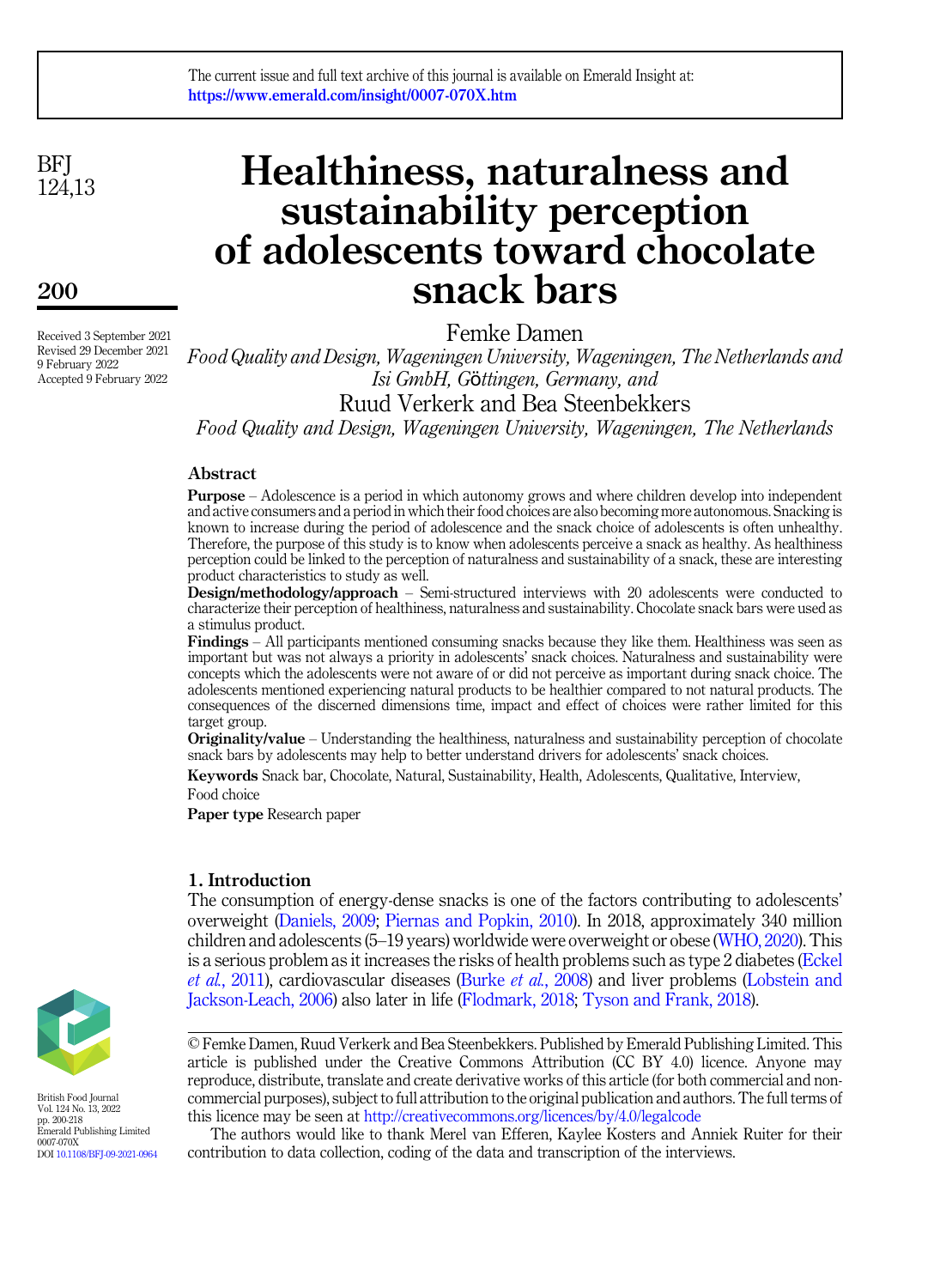Adolescence is a period in which autonomy grows and where children develop into independent and active consumers ([McKeown and Nelson, 2018\)](#page-15-1). Consequently, adolescents' food choices are also becoming more autonomous ([Bassett](#page-12-0) et al., 2008; [Hermans](#page-15-2) et al., 2017; Stok et al.[, 2010\)](#page-17-1), meaning that adolescents get increasing independence concerning food choices. For main meals, this autonomy is often less, because these are often planned, bought and prepared by their caregivers ([Green](#page-14-3) *et al.*, 2021; [Watts](#page-18-1) *et al.*, 2018). The study of [Bassett](#page-12-0) et al. [\(2008\)](#page-12-0) found that parents enabled the upcoming autonomy of their teenage children, but that they ensured that the food choices available at home were those they considered healthy. For snack choices, especially out of the home, adolescents have much more autonomy ([Ryan](#page-16-1) et al.[, 2020](#page-16-1); [Velazquez](#page-18-2) et al., 2015). Autonomy is considered as a factor for increasing poor dietary habits (Stok *et al.*[, 2010;](#page-17-1) [Videon and Manning, 2003\)](#page-18-3). Most of the adolescents do not follow a diet that meets their dietary guidelines, which might have implications for their health [\(Thana](#page-17-2) *et al.*, 2019). However, the data of [Bassett](#page-12-0) *et al.* (2008) showed that increasing autonomy in adolescents' food choices does not necessarily result in less healthy food choices.

Snacking is known to increase during the period of adolescence ([Dunford and Popkin,](#page-14-4) [2018;](#page-14-4) [Geurts](#page-14-5) *et al.*, 2017; [Larson and Story, 2013\)](#page-15-3) and the snack choice of adolescents is often unhealthy ([Larson and Story, 2013;](#page-15-3) [Stevenson](#page-17-3) *et al.*, 2007). Studies by [Brennan](#page-13-1) *et al.* (2020) and [Molenaar](#page-15-4) et al. (2020) showed that healthy eating is important to adolescents, but that it is difficult for them to make it a priority. This may be explained by the research of [Bissonnette](#page-13-2) [and Contento \(2001\)](#page-13-2) in which it is found that adolescents understand the healthiness of foods at an abstract level, but that they have limited concerns about their health in the future and therefore make healthiness no priority. A study by [McKeown and Nelson \(2018\)](#page-15-1) revealed that when adolescents had a free choice they tended to follow an unhealthy diet with foods high in fat and carbohydrates and low in fruit and vegetables. This study also revealed that prior knowledge had no effect on these choices. Another study among adolescents showed that the price of a snack was the most important snack characteristic for this target group, followed by nutritiousness, taste and convenience. Also, the social surroundings were of influence on the snack choice of adolescents [\(Rusmevichientong](#page-16-2) *et al.*, 2021). It is proven that dietary behavior in childhood and adolescence tracks into adulthood ([Craigie](#page-13-3) et al., 2011; [Videon and](#page-18-3) [Manning, 2003\)](#page-18-3). Therefore, promoting healthy eating during childhood and adolescence is important, because this may have the potential to positively influence dietary behavior throughout the life course. As adolescents are becoming more autonomous in their snack choices, it is of relevance to know what they perceive as a healthy snack.

Nowadays, major trends with regard to food and food choice are visible in our society. In this study, we focus next to healthiness also on the relevance of naturalness ([Devia](#page-14-6) *et al.*, 2021; [Hagen, 2020;](#page-14-7) [Rozin](#page-16-3) et al., 2012) and sustainability [\(Ditlevsen](#page-14-8) et al., 2019; [Sireix](#page-17-4) et al., 2011; [Rose](#page-16-4) et al.[, 2019\)](#page-16-4) of food products in relation to food choices adolescents make. We assume that in assessing the importance of these three concepts for their final food choice, consumers take different dimensions for the consequences of their choices into account, either consciously or unconsciously. First of all a *time* dimension: whether the consequence of a food choice can be experienced in the short term or in the long term. Next to that is an *impact* dimension, whether consequences of a food choice are on a personal level or on a societal level and third, the effect dimension, which refers to product attributes related to credence or experience.

Healthiness of food is deemed important and consumers take this into account when choosing food products ([Grunert, 2006](#page-14-9); [Cunha](#page-13-4) et al., 2018). Several factors influence the perceived healthiness of food: personal factors, type of food, food characteristics and socioeconomic influences (Pinto *et al.*[, 2021\)](#page-16-5). With regard to the personal factors, gender and age are influencing the healthiness perception of foods. With respect to the food product itself, it depends on which food category the product belongs, and for processed products, the type of ingredients are influencing the healthiness perception too. Especially regarding healthiness of products, this is a relative concept. A food product is seen as more or less healthy compared

**Healthiness** and naturalness perception

201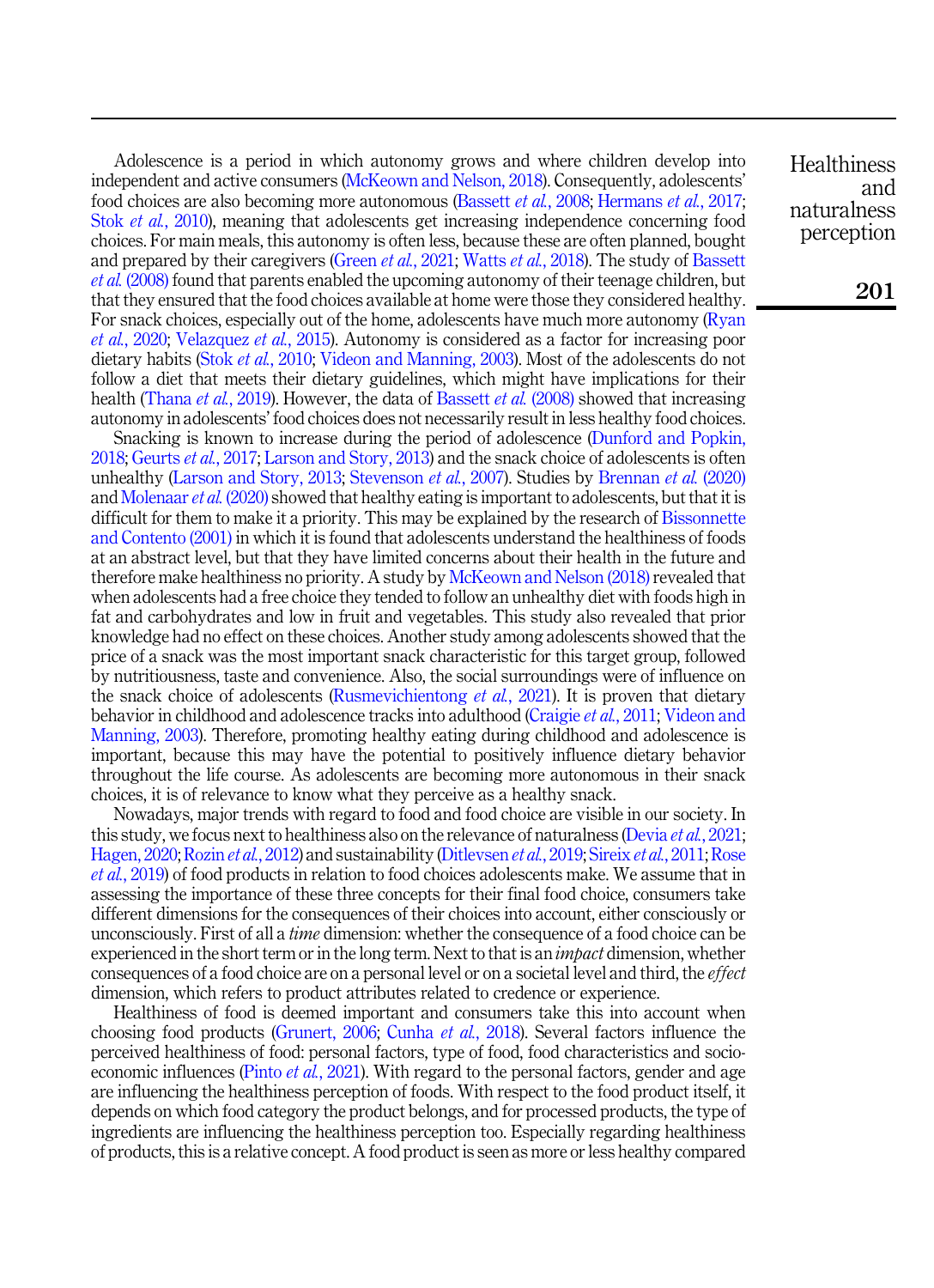**BFI** 124,13

202

to another product in the same food category or in another category [\(Adams and Savage,](#page-12-1) [2017;](#page-12-1) [Damen](#page-13-5) et al., 2019; [Sulistyawati](#page-17-5) et al., 2019). Socio-economic influences refer to the influence of other persons and the amount of money available to buy food. In general, one could argue that for the healthiness perception of food choices the dimensions are more long term, personal and based on experienced attributes.

The term "natural"is a commonly used claim on food packaging; however, it is not a single concept and thus difficult to define ([Chambers](#page-13-6) *et al.*, 2019; [Hemmerling](#page-15-5) *et al.*, 2016). Several studies have shown that the naturalness of food products is a complex concept and is defined in different ways ([Battacchi](#page-12-2) et al., 2020; [Rom](#page-16-6)án et al.[, 2017\)](#page-16-6). The perceived naturalness depends on factors like the way the food is grown and processed, what ingredients are used and the final product itself [\(Rom](#page-16-6)án *et al.*[, 2017\)](#page-16-6). Consumers find food naturalness very important and at the same time encounter difficulties in defining what naturalness is for them ([Battacchi](#page-12-2) *et al.*, 2020). Regarding the naturalness perception of food, the dimensions will depend on the specific focus the consumer takes. Generally speaking, they are supposed to be short term, personal and related to credence.

Sustainability is the last concept studied here and appears to be important for a lot of adolescents ([Larson](#page-15-6) et al., 2019; [Pelletier](#page-16-7) et al., 2013). The study of [Pelletier](#page-16-7) et al. (2013) suggests that messages about sustainability on the packaging of food products would be important to adolescents. Perceived sustainability related to food includes many different aspects [\(Peano](#page-16-8) *et al.*, 2019) and is – like naturalness-related to the origin of the product, the way the food is produced – reflected in the ingredients used, but it is also related to the packaging of the product and the origin of the food or its ingredients. With respect to the different dimensions discerned here the effects of food choice will depend on the sustainability aspects taken into account. For now, we assume they are long term, societal and credence related.

Within convenience foods, snack bars are gaining increased market popularity. Especially adolescents see them as a way of sustaining energy throughout the day, as well as indulgent treats ([Saint Pol and H](#page-17-6)e[bel, 2021](#page-17-6)), while in particular chocolate bars are generally known to be high in saturated fat and sugar and are perceived as highly processed, high in artificial additives and thus unnatural ([Perkovic](#page-16-9) et al., 2021).

In this study, we assess to what extent the concepts healthiness, naturalness and sustainability and the different dimensions *(time, impact* and *effect*) are relevant for adolescents when choosing snack bars. Semi-structured in-depth interviews with adolescents using chocolate snack bars as a stimulus product were conducted. The findings in this study may help to better understand the drivers for snack choice of adolescents and bring some new insights or perspectives that can be used as input for policy and health programs to improve adolescents' diets.

#### 2. Method

#### 2.1 Study design

Semi-structured interviews with 20 adolescents aged 15–18 years were conducted to characterize their perception of healthiness, naturalness and sustainability of chocolate snack bars. The number of 20 participants is a suitable number for explorative qualitative research and used in many previous studies (e.g. [Berner-Rodorede](#page-13-7) *et al.*, 2021; Gram *et al.*[, 2017](#page-14-10); [Jacquier](#page-15-7) et al., 2017; [Moore](#page-15-8) et al., 2021; Tang et al.[, 2020\)](#page-17-7). Selected snack bars containing chocolate and nuts were presented as a stimulus product to the adolescents and their properties for healthiness, naturalness and sustainability were discussed. A qualitative approach was applied to explore this complex phenomenon and detangle possible cross-links between the studied product characteristics. For data collection and analysis, a grounded theory approach was used [\(Charmaz, 2014\)](#page-13-8). Since the term snack has different definitions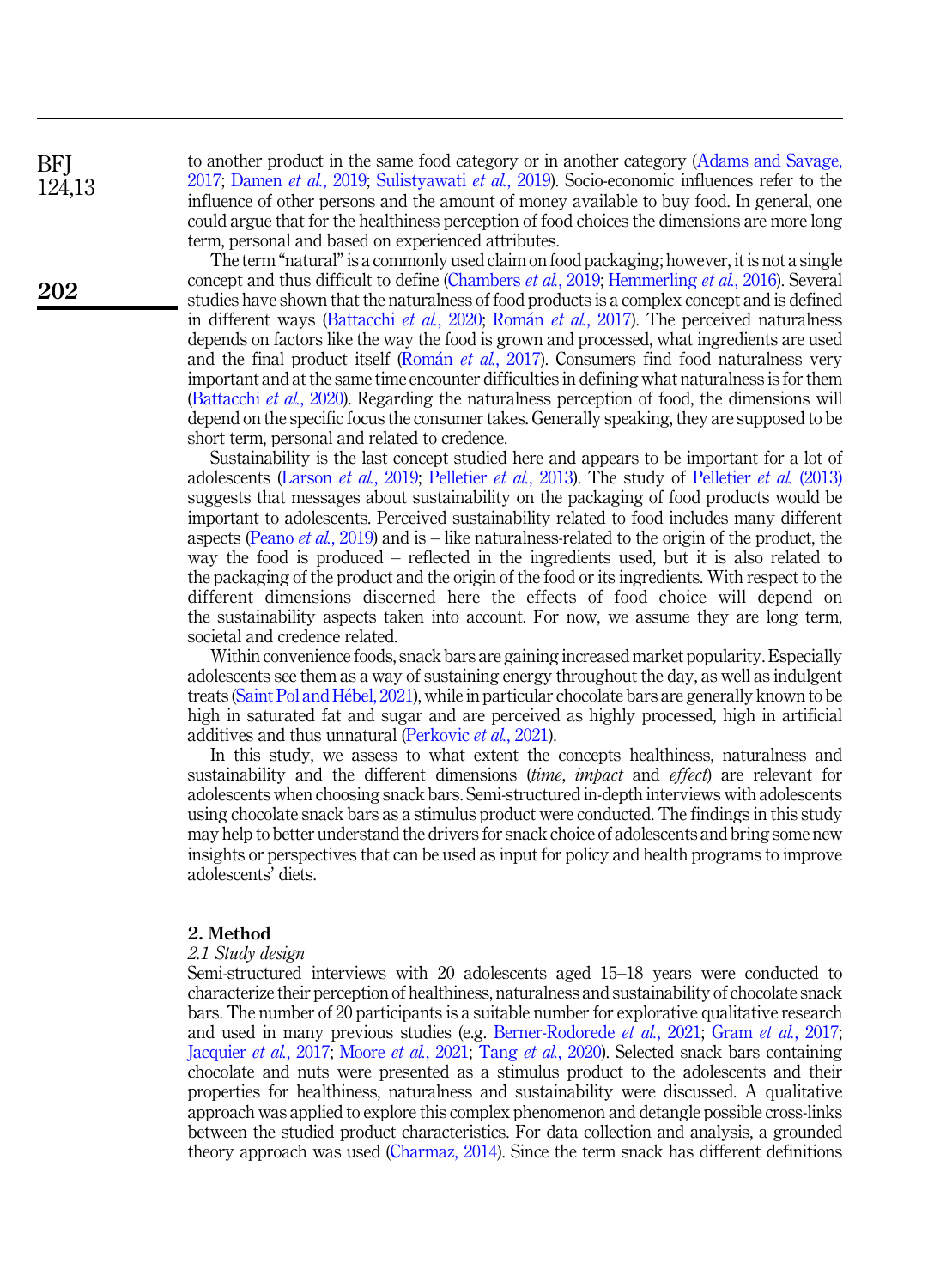<span id="page-3-0"></span>([Johnson and Anderson, 2010;](#page-15-9) Pries *et al.*[, 2019](#page-16-10)), we explained to the participants what was meant by the term snacks in the current study before the interview started. This definition was: "all foods, excluding beverages, healthy and unhealthy, consumed in between regular meals" based on definitions used in previous studies (Damen *et al.*[, 2020b;](#page-13-9) [Duffey](#page-14-11) *et al.*, 2013; [Hartmann](#page-14-12) et al., 2013; Xue et al.[, 2019](#page-18-4)).

An interview guide (Table 1) was developed and used to ensure as much consistency as possible between the different interviewers. Interviews were held by three different interviewers in October 2020 by video-call, at a time convenient for the participants, and lasted about 1 h. The research was piloted with three adolescents of the target group, who were not involved in the main study. This pilot was done to check the flow of the interview guide as well as to align the way of interviewing between the three researchers ([Malmqvist](#page-15-10) *et al.*, 2019). Minor changes to the interview guide were made based on the results of the pilot study.

**Healthiness** and naturalness perception

203

#### General snack behaviour

Could you tell me something about snacks you consume? What type of snacks do you consume?

- How often do you consume snacks?
- Do you have habits in snack consumption?
- Why do you consume snacks?
- Are there special moments to consume snacks?
- Which considerations do you have to consume snacks?

#### Product characteristics

What is important to you when choosing a snack? What is not important? When do you think a food product is healthy?

- Is healthiness important to you?
- What properties do you think healthy food products have?
- What about snacks?
- Do you think it is important your snack is healthy?

When do you think a food product is natural?

- Is naturalness important to you?
- What properties do you think natural food products have?
- What about snacks?
- Do you think it is important your snack is natural?

When do you think a food product is sustainable?

- Is sustainability important to you?
- What properties do you think sustainable food products have?
- What about snacks?
- Do you think it is important your snack is sustainable?

#### Presenting the snack bars

Do you already know this snack bar?

What is your first impression?

Do you think this snack bar is healthy/sustainable/natural/tasty?

- Why do you think so?
- What about the claims and the statements on the snack bar?

Do you know the ingredients of the snack bar?

What impression do these ingredients give?

Which of the snack bars do you prefer? Why?

Which of the snack bars is most healthy/sustainable/natural/tasty? Why? Which of the snack bars is least healthy/sustainable/natural/tasty? Why?

Table 1. Interview guide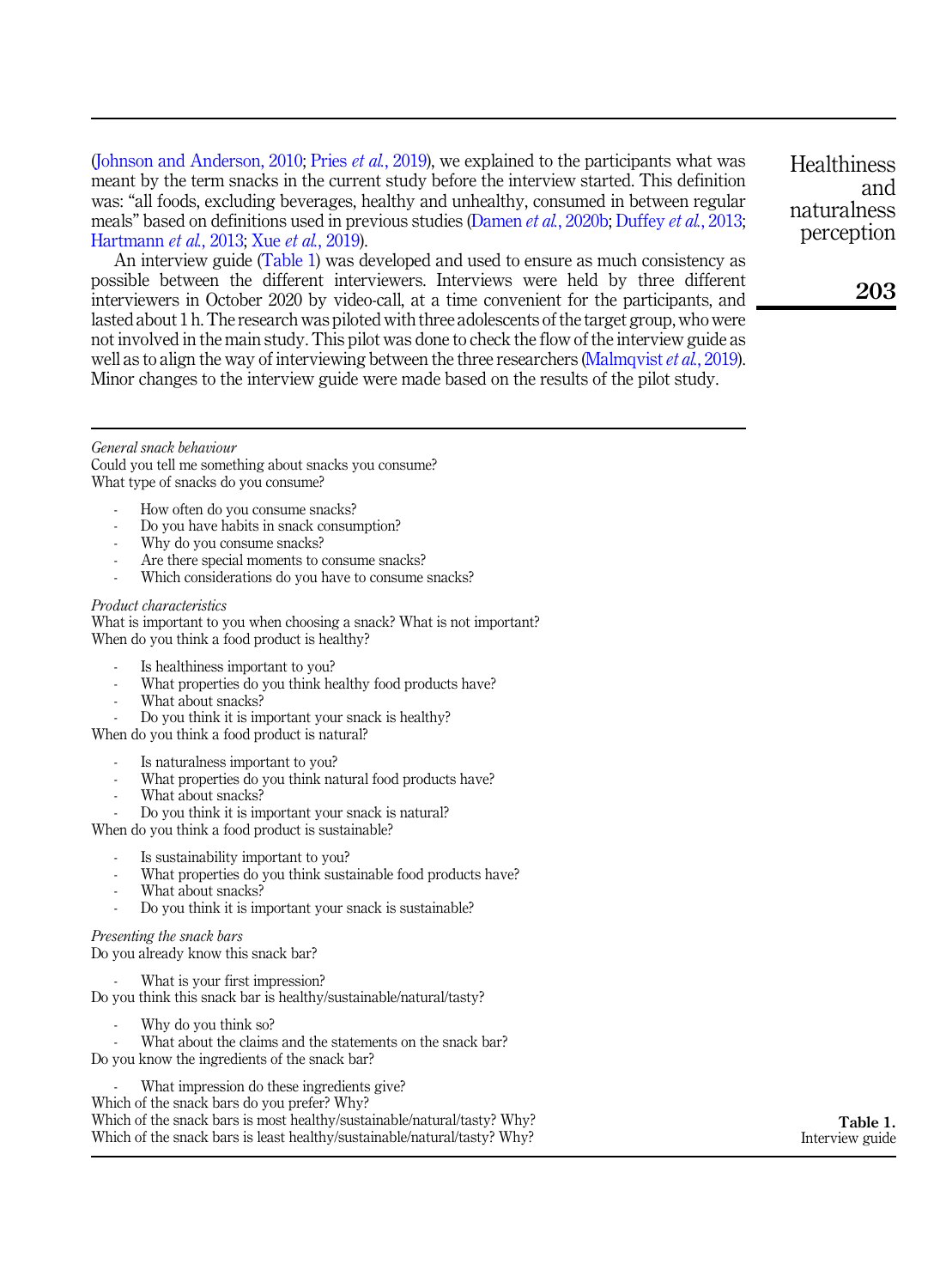The interviews have been executed by video call, realizing safety for both the respondent and the interviewer during the COVID-19 pandemic. The interviews started with questions on the general snacking behavior followed by questions about healthiness, naturalness and sustainability perception. Next, three different types of chocolate snack bars were presented and discussed with a focus on healthiness, naturalness and sustainability perception of the adolescents. The exact questions are presented in [Table 1](#page-3-0). All selected snack bars in the study contained chocolate and nuts to keep them as comparable as possible on their ingredients. As the interviews were conducted by video call, these snack bars were sent to the participants beforehand. They were instructed to open the received package with the snack bars during the interview. Chocolate snack bars were chosen because this type of calorie-dense snack is commonly found in vending machines at schools and is easily consumed between meals ([Geurts](#page-14-5) *et al.*, 2017). The details of the chocolate snack bars are presented in [Table 2.](#page-5-0)

### 2.2 Recruitment and selection of participants

Social media and snowball sampling ([Barros da Silva](#page-12-3) et al., 2018; [Zarantonello and Luomala,](#page-18-5) [2011\)](#page-18-5) were used to recruit participants. Criteria to belong to the target group were that the participants were aged between 15 and 18 years, lived together with their parents, had no dietary restrictions or suffering from food allergies and consumed a snack at least once a day. The age category 15–18 years old was chosen because their snack consumption and daily energy intake from snacks are high ([Geurts](#page-14-5) et al., 2017). Besides, adolescents aged 15-18 often purchase their own snacks ([Velazquez](#page-18-2) *et al.*, 2015).

#### 2.3 Ethical procedure

Ethical approval for the study was obtained from the Social Science Ethics Committee of Wageningen University (The Netherlands). All participants provided informed consent before starting the interviews. The informed consent form explained that the study was about their perception of chocolate snack bars; however, the exact goal on the healthiness, naturalness and sustainability perception was not explained to not influence the answers. Besides, it was explained to the participants that they could stop at any moment with the interview without giving a reason and that all results would only be used for scientific research. To ensure anonymity while analyzing and reporting the data, each participant was given a unique number, so no names were displayed. After finalizing the interview, each participant received a gift voucher as compensation.

#### 2.4 Data analysis

A grounded theory approach was used for analyzing the qualitative data. Interviews were transcribed and data were qualitatively analyzed with help of the software program MAXQDA (version 20). This program was used to organize, code and assist in analyzing the qualitative data. Two researchers, including the first author, coded the interviews. Assigned codes were compared and discussed until consensus on the used codes was reached. Codes with comparable meanings were grouped, and after consensus merged into one code. The four main categories, reasons to consume a snack, healthiness perception, naturalness perception and sustainability perception with their related codes are displayed in [Table 3.](#page-6-0) Data saturation was reached as after analyzing 17 interviews, no new codes had to be added to the interviews.

#### 3. Results

#### 3.1 Participant characteristics

All participants  $(n = 20)$  were high school students of Dutch origin and lived in the Netherlands, together with their parents. The average age of the participating students was

**BFI** 124,13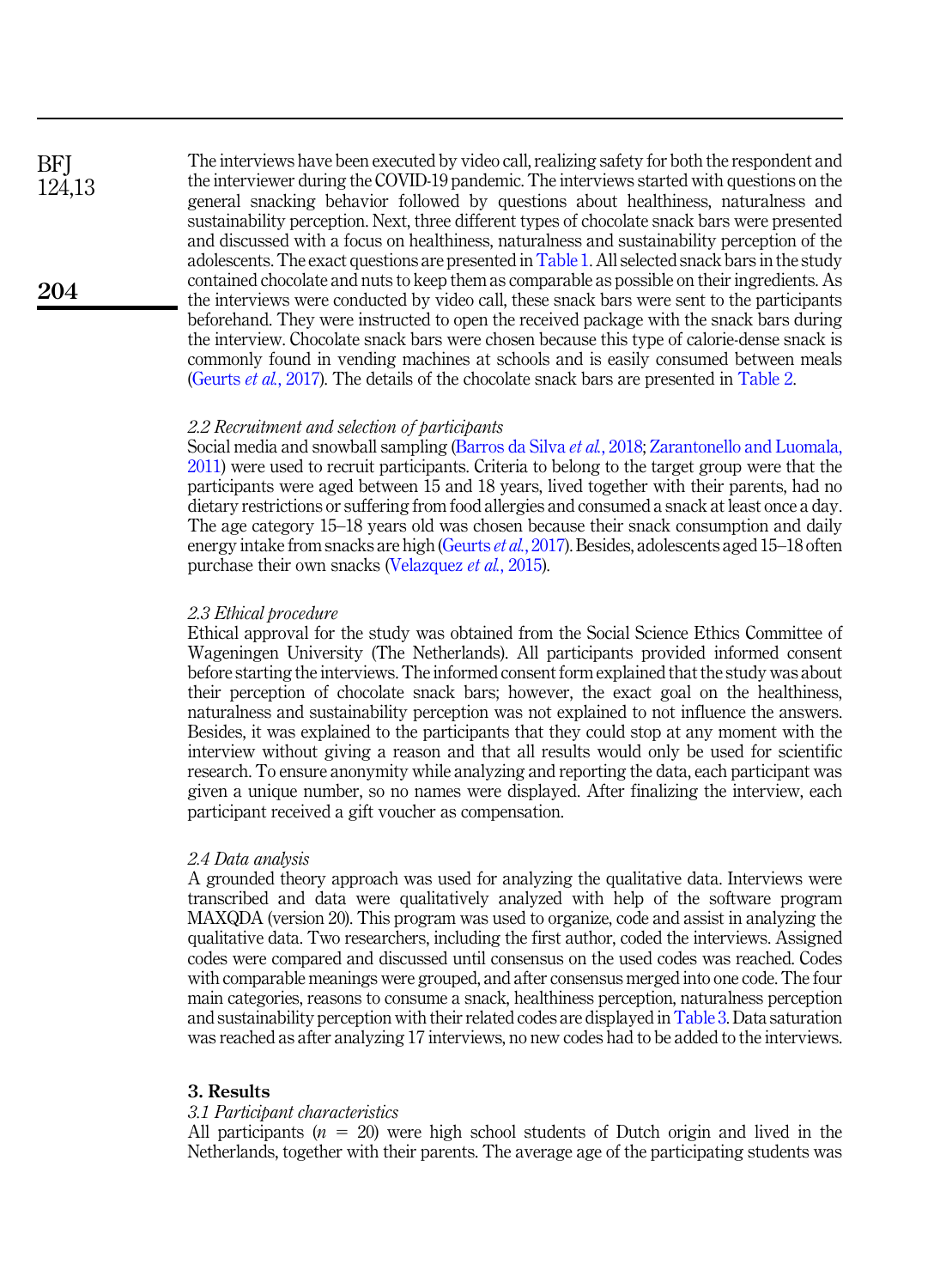<span id="page-5-0"></span>

| Brand                                                                                                                   | Eat natural                                                                                                                                                                                                                                                                                                 | Nákd                                                                                                                                                                                                                   | <b>Snickers</b>                                                                                                                                                                                                                                                                                                                                                                                                                                                                   | Healthiness                                                                          |
|-------------------------------------------------------------------------------------------------------------------------|-------------------------------------------------------------------------------------------------------------------------------------------------------------------------------------------------------------------------------------------------------------------------------------------------------------|------------------------------------------------------------------------------------------------------------------------------------------------------------------------------------------------------------------------|-----------------------------------------------------------------------------------------------------------------------------------------------------------------------------------------------------------------------------------------------------------------------------------------------------------------------------------------------------------------------------------------------------------------------------------------------------------------------------------|--------------------------------------------------------------------------------------|
| Description                                                                                                             | Crunchy nut bars, protein-<br>packed, with peanuts,<br>coconut, chocolate chunks<br>and soy crisps                                                                                                                                                                                                          | Nákd cocoa delight, raw<br>fruit and nut wholefood<br>bars                                                                                                                                                             | Milk chocolate bar with an<br>airy filling, caramel, nougat<br>and crunchy, roasted<br>peanuts                                                                                                                                                                                                                                                                                                                                                                                    | and<br>naturalness<br>perception                                                     |
| Product name                                                                                                            | Crunchy nut bars protein-<br>packed                                                                                                                                                                                                                                                                         | Wholefoods bars cocoa<br>delight                                                                                                                                                                                       | <b>Snickers</b>                                                                                                                                                                                                                                                                                                                                                                                                                                                                   | 205                                                                                  |
| Information/<br>claims on the front<br>of the snack bar                                                                 | $10 g$ of protein per bar<br>Gluten-free<br>Simple is not?<br>OK for veggies                                                                                                                                                                                                                                | 100% natural<br>ingredients<br>$100\%$ vegan<br>No added sugar<br>Planeat<br>Wheat, dairy and gluten-<br>free<br>$1$ of $5a$ day<br>Simply delicious<br>Simply yummy<br>Love your body<br>Cold-pressed, never<br>baked | 1 bar is 50 g $(1009 \text{ kJ})$ ,<br>241 kcal)                                                                                                                                                                                                                                                                                                                                                                                                                                  |                                                                                      |
| Portion size<br>Ingredients                                                                                             | 1 bar, $45g$<br>Peanuts 45%, glucose<br>syrup, dark chocolate $11\%$<br>(cocoa mass, sugar,<br>dextrose, emulsifier: Soya<br>lecithin), Soya protein<br>crispies 8% (Soya protein<br>isolate, tapioca starch, salt),<br>shredded coconut 7%,<br>honey 7%, crisped rice (rice,<br>sugar), cocoa powder, salt | Gleefully made in Britain<br>$1 \text{ bar}$ , $35 \text{ g}$<br>Dates (48%), Cashews<br>$(29\%)$ , raisins $(17\%)$ ,<br>cocoa $(6\%)$ , a hint of<br>natural flavouring                                              | 1 bar, $50 g$<br>Sugar, peanuts, glucose<br>syrup, skimmed milk<br>powder, cocoa butter, cocoa<br>mass, sunflower oil, palm<br>fat, lactose and protein from<br>whey (from milk), whey<br>powder (from milk), milk<br>fat, emulsifier (soya<br>lecithin), salt, coconut oil,<br>egg white powder, natural<br>vanilla extract, milk protein,<br>milk chocolate contains<br>milk solids $14\%$ minimum,<br>milk chocolate contains<br>vegetable fats in addition to<br>cocoa butter |                                                                                      |
| Nutrition table (per $100 g$ )<br>Energy<br>Fat<br>Saturated fat<br>Carbs<br>Of which sugar<br>Fiber<br>Protein<br>Salt | 510 kcal<br>30.5 g<br>$9.1\mathrm{g}$<br>32.4 g<br>18.8 <sub>g</sub><br>7.3 g<br>22.8 g<br>$0.32$ g                                                                                                                                                                                                         | 386 kcal<br>15.g<br>$3.1\text{ g}$<br>49.4gg<br>45.3 g<br>6.8 <sub>g</sub><br>$9.4\text{ g}$<br>$< 0.1$ g                                                                                                              | 481 kcal<br>23.0 g<br>7.9 g<br>61.0 g<br>52.0 g<br>1.9 <sub>g</sub><br>8.6 <sub>g</sub><br>$0.63$ g                                                                                                                                                                                                                                                                                                                                                                               | Table 2.<br>Details of the chocolate<br>snack bars discussed<br>with the respondents |

16.2 years (SD 1.1 years), ranging from 15 to 18 years. Almost two-thirds of the participants  $(n = 13)$  were girls, one-third  $(n = 7)$  were boys.

The reasons for adolescents to consume a snack, and their perceptions on healthiness, naturalness and sustainability for food products and specifically chocolate snack bars are presented in [Table 3](#page-6-0). All participants mentioned consuming snacks because they like them  $(n = 20)$ . Other often mentioned considerations to consume snacks were satisfying their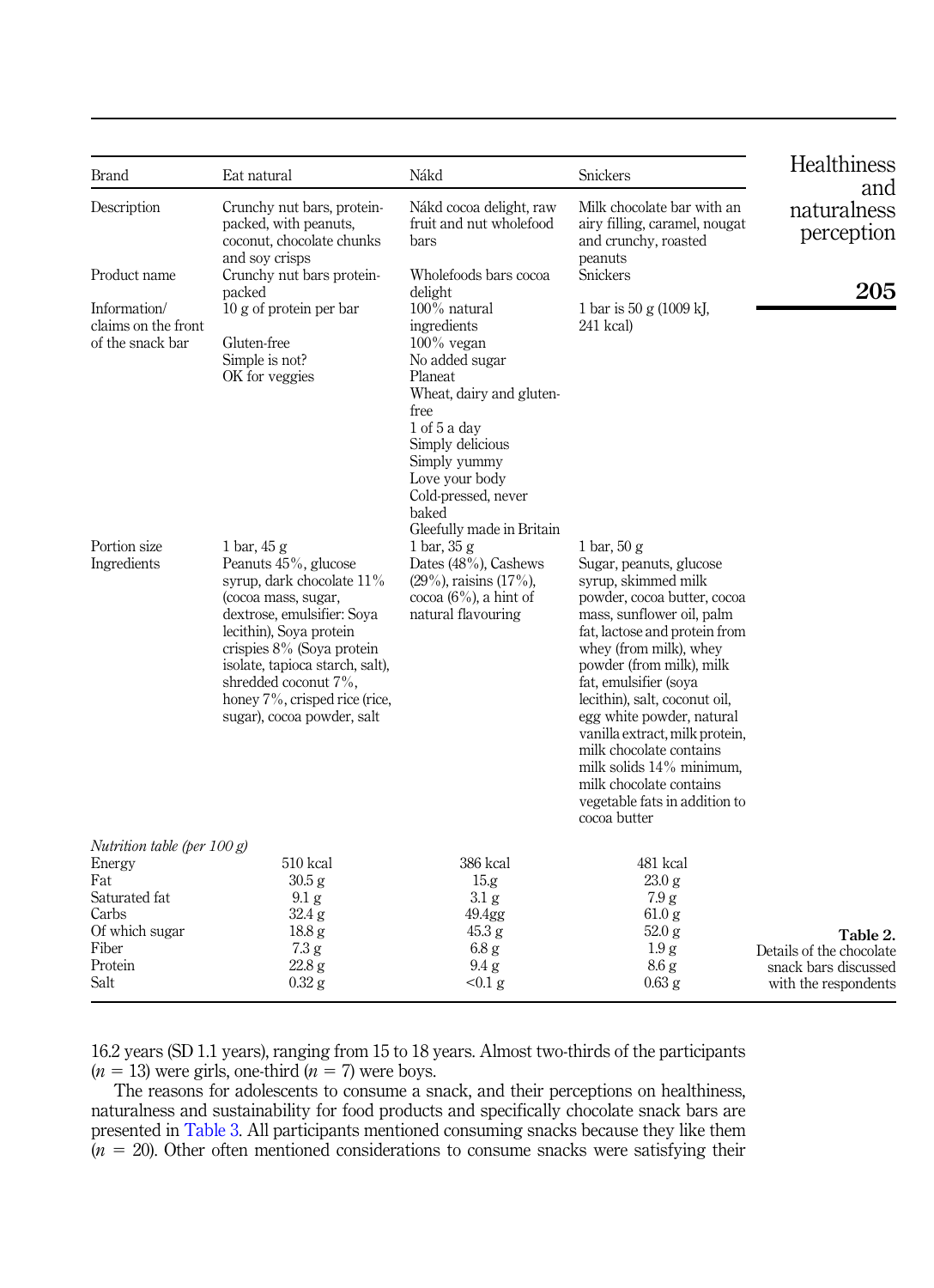<span id="page-6-0"></span>

| BFJ                                                                                                                       |                                                                                                                                                                                                                                                                                                                                                                                                                   |                                                                                                                                 |
|---------------------------------------------------------------------------------------------------------------------------|-------------------------------------------------------------------------------------------------------------------------------------------------------------------------------------------------------------------------------------------------------------------------------------------------------------------------------------------------------------------------------------------------------------------|---------------------------------------------------------------------------------------------------------------------------------|
| 124,13                                                                                                                    |                                                                                                                                                                                                                                                                                                                                                                                                                   | $\boldsymbol{n}$                                                                                                                |
|                                                                                                                           | Reasons to consume a snack<br>Because they like it<br>Satisfying hunger<br>Getting energy                                                                                                                                                                                                                                                                                                                         | 20<br>16<br>9                                                                                                                   |
| 206                                                                                                                       | Healthiness perception<br>Healthy is low in sugar<br>Chocolate is unhealthy<br>Fruits are healthy<br>Nuts are healthy<br>Healthiness is important<br>Protein is healthy<br>Not too much fat is healthy<br>Snacks are not for being healthy<br>The importance of healthiness depends on the moment<br>Vitamins are healthy<br>No palm fat is healthy<br>Nutrients are healthy<br>Healthiness is not that important | 18<br>16<br>15<br>14<br>12<br>10<br>$\,$ 8 $\,$<br>$\,6\,$<br>$\sqrt{5}$<br>$\overline{5}$<br>$\sqrt{5}$<br>$\overline{4}$<br>3 |
| Table 3.                                                                                                                  | Naturalness perception<br>Natural products are healthier<br>Natural is when it is not processed<br>Natural is with no additives<br>Natural is when it comes from a natural source<br>Natural is when it is not made in a factory<br>Natural is organic                                                                                                                                                            | 16<br>12<br>11<br>$\,$ 8 $\,$<br>6<br>3                                                                                         |
| Adolescents' reasons to<br>consume a snack, and<br>their healthiness.<br>naturalness and<br>sustainability<br>perceptions | Sustainability perception<br>Sustainability is when it is stated on the packaging<br>Sustainability is related to packaging material<br>Sustainability is not important for food products<br>Sustainable is good for the environment<br>Sustainable is produced in the own country                                                                                                                                | 15<br>13<br>13<br>6<br>5                                                                                                        |

hunger ( $n = 16$ ) and getting energy ( $n = 9$ ). Most participants ( $n = 18$ ) said that the snacks they consume at home, or the snacks they take with them to school were bought and made available at home by their parents. Respondents reported buying sometimes snacks at school  $(n = 14)$  from the vending machine or the school canteen. Almost one-third  $(n = 6)$  of the respondents mentioned they never buy snacks themselves.

#### 3.2 Healthiness perception

More than half of the adolescents mentioned healthiness of foods is important to them  $(n = 12)$ . Some respondents  $(n = 5)$  mentioned that health is important, but that it depends on the moment. At some moments, health was not that important to them.

During the weekends, the healthiness of a snack is less important to me [ID02];

Whether I choose a healthy snack also depends on the moment of the day and what I am doing at that moment [ID03].

A few respondents  $(n = 3)$  mentioned that they never take healthiness into account when choosing food products.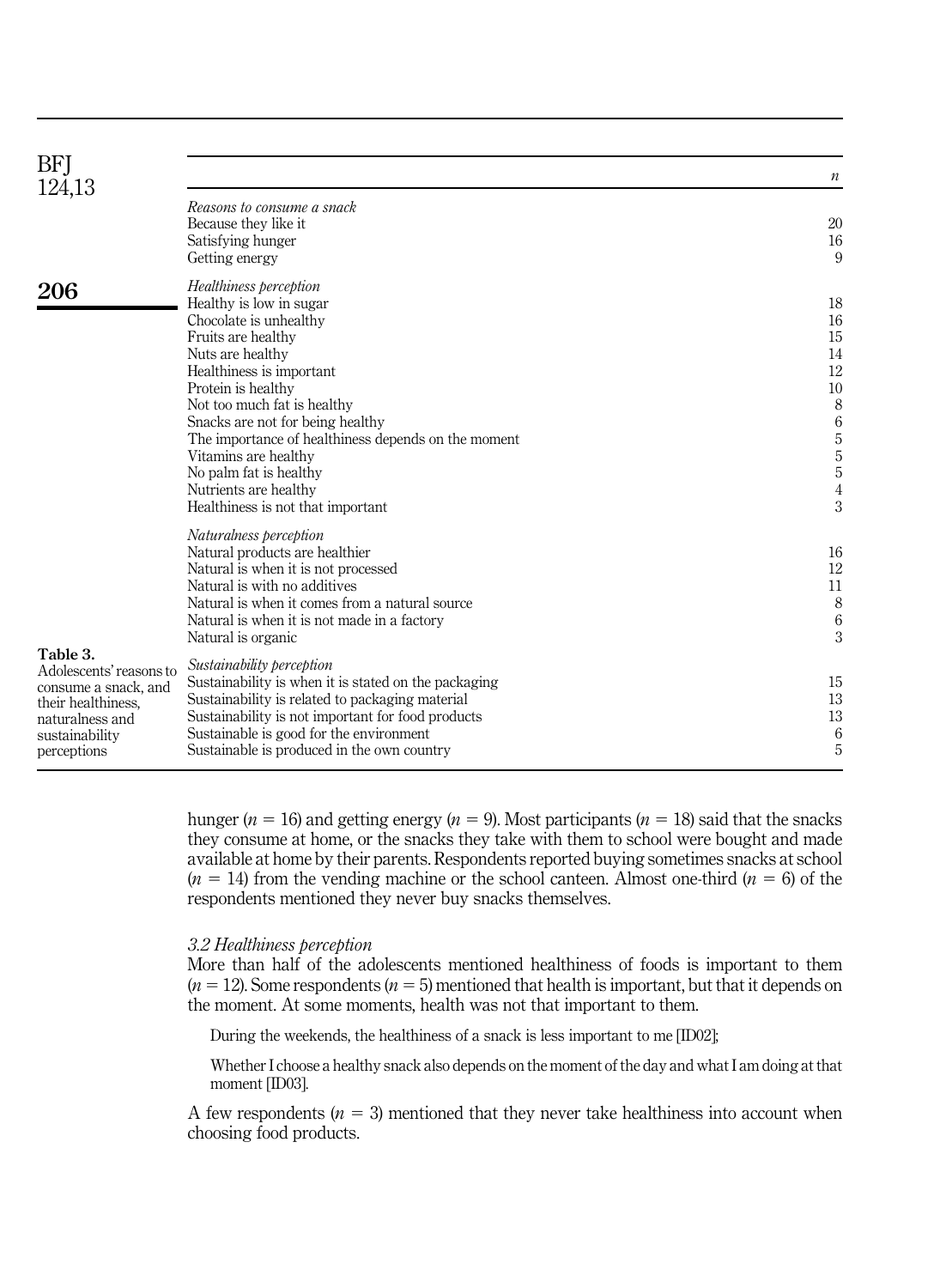When the adolescents talked about healthy snacks, they often mentioned fruits ( $n = 15$ ) and nuts  $(n = 14)$  to be healthy.

This bar contains nuts and fruits which are both healthy snacks, so that makes the snack bar healthy [ID11].

When describing healthy products, also the characteristics of the foods were mentioned. The characteristic of a healthy product that was mentioned by almost all respondents was low in sugar  $(n = 18)$ .

A product is healthy when it contains not too much sugar [ID12].

Chocolate was another often-mentioned unhealthy ingredient of foods  $(n = 16)$ . This was mostly mentioned after showing the chocolate snack bars which all contained chocolate.

This snack bar is the unhealthiest one, because of its caramel and of course because of the chocolate [ID05].

When a chocolate snack bar contained added proteins, the snack bar was perceived as more healthy by half of the adolescents  $(n = 10)$ .

This is a healthy snack bar because it contains a lot of protein [ID10];

This bar is healthier compared to the other two snack bars because it says 'protein packed' [ID12].

Other characteristics mentioned to be healthy were not too much fat  $(n = 8)$ , the presence of vitamins ( $n = 5$ ), no palm fat ( $n = 5$ ) and containing nutrients ( $n = 4$ ).

For me, a healthy food product contains not too much fat and has a lot of nutrients [ID08].

Six of the respondents mentioned that snacks were not meant to be healthy, they mentioned eating healthy only during the main meals.

Dinner is for eating healthy, then I eat my veggies. For snacks, healthiness is not important [ID09].

#### 3.3 Naturalness perception

When asking for the naturalness of food products in general, more than half of the adolescents  $(n = 11)$  participating in this study said that they were not aware of the concept of natural food products. They mentioned they had no clear idea what the term meant and never thought about it.

Uhmm ... Naturalness ... Ehmm ... I do not know, I think I never eat that ... I do not know what is meant with natural [ID01];

I do not pay attention to it ... so I do not know ... I do not know what I think about naturalness [ID05].

After presenting the chocolate snack bars, more respondents were able to discuss naturalness. When asked for a description of the term natural, the most mentioned description by the adolescents was that a food product is natural when it is not processed  $(n = 12)$ . Some respondents explained that with not-processed they mean that the product is not made in a factory  $(n = 6)$ .

This snack bar contains natural ingredients; however, it is highly processed, so I do not perceive it as a natural product [ID03];

If it is made in a factory, it can never be natural [ID18].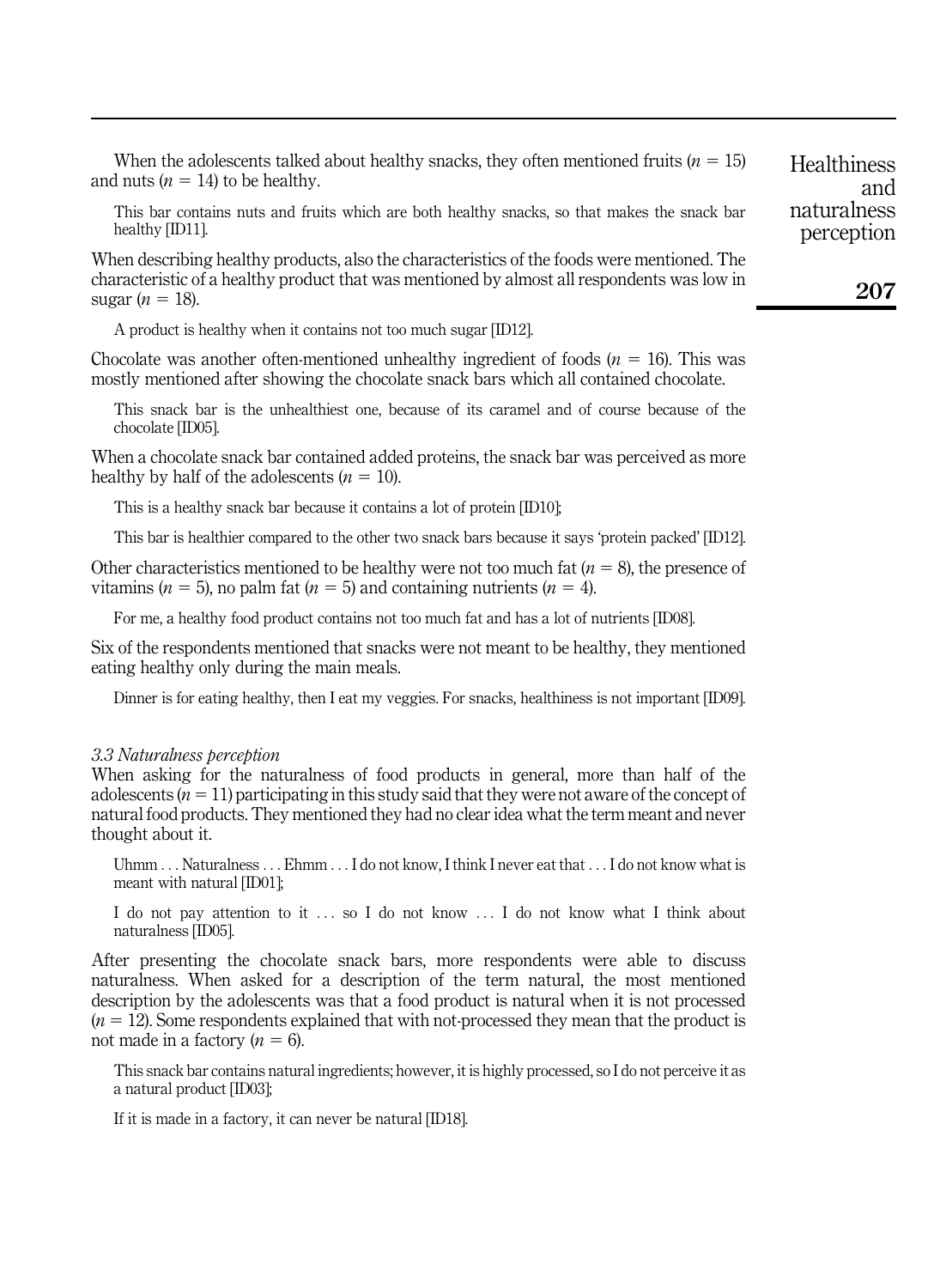| BFJ    | Another often mentioned description of naturalness is that natural food products have no |
|--------|------------------------------------------------------------------------------------------|
| 124,13 | additives $(n = 11)$ .                                                                   |

Natural food products have no unnecessary additives like coloring agents [ID16];

I never do the shopping myself. But I know that my mother tries not to buy food products with artificial sweeteners or with too many E-numbers or other chemicals because that is not natural [ID02].

If a food product comes from a natural source, this is also perceived as natural by the participants  $(n = 8)$ .

Ehm ... I think vegetables, fruits and nuts are natural [ID14];

Natural is when you pick your fruit right from the garden [ID17].

Being organic is only mentioned a few times as a requirement for a natural product  $(n = 3)$ . The adolescents in the current study experienced natural products to be healthier compared to products that are not natural  $(n = 16)$ . However, most of them admitted that they

do not take naturalness into account when choosing a snack  $(n = 15)$ , because tastiness is for them the most important reason.

Do you take naturalness into account when choosing a snack? No, mostly not [ID20].

#### 3.4 Sustainability perception

208

Like naturalness, also the sustainability of food products was difficult to describe initially for more than half of these adolescents  $(n = 12)$ . More than half of them spontaneously mentioned sustainable food products are of no importance to them  $(n = 13)$ . When they received the chocolate snack bars, respondents could tell better about their sustainability perception. Often, they related the sustainability of food products to its packaging material  $(n = 13)$ .

If a food product has recycled packaging it is sustainable. I think that sustainability mainly has to do with the things in the packaging material [ID04].

When the packaging of the food product mentioned the word "sustainable," adolescents said they perceived the product as being sustainable  $(n = 15)$ .

This snack bar is sustainable because they join the 'Plastic Bank' and that wants to reduce the amount of plastic in the oceans" [ID08];

I think that if the snack bar is sustainable that they will place this on its packaging. At this snack bar nothing is mentioned, so it will not be sustainable at all [ID03].

Some of the adolescents mentioned food products to be sustainable when it is good for the environment ( $n = 6$ ), specified as good for the planet and the climate. Others explicitly mentioned that a product is less sustainable when it comes from abroad; when a product is produced in their own country, it is perceived as more sustainable  $(n = 5)$ .

For me, a product is sustainable when it comes from the Netherlands, so when it is not imported [ID10].

#### 4. Discussion

This study described adolescents' perception of healthiness, naturalness and sustainability of snack products. Chocolate snack bars were used as a stimulus product. Liking was the main reason to consume a snack. All participants in the current study mentioned they only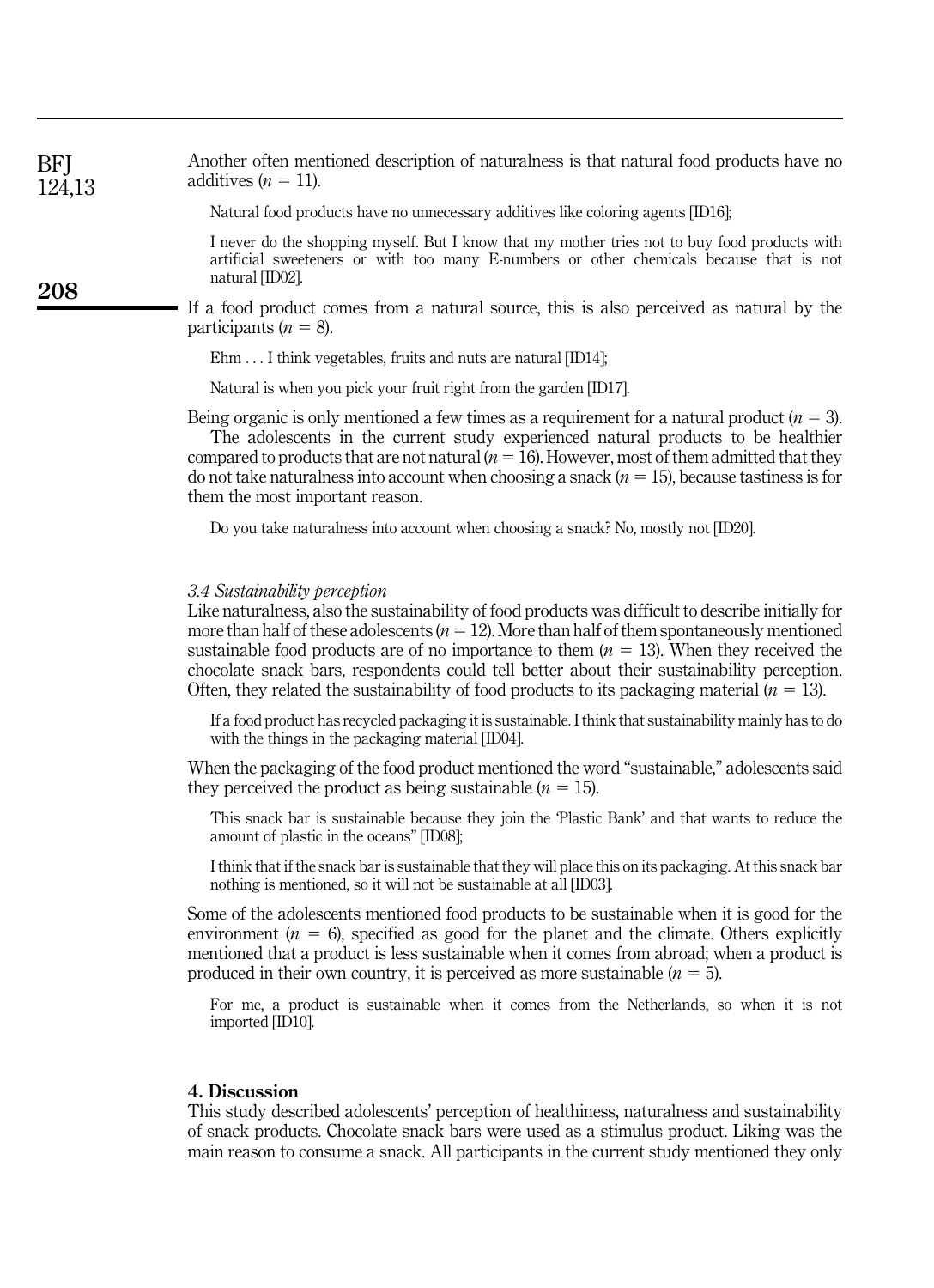consume a snack when it is liked by them, liking is therefore found to be very important in adolescents' snack choice. This is also found in many other studies, if a snack is not liked, it is not consumed [\(Damen](#page-13-5) et al., 2019, [2020c;](#page-13-10) [Murimi](#page-15-11) et al., 2016; Sick et al.[, 2019\)](#page-17-8).

#### 4.1 Healthiness perception

The healthiness of foods was mentioned to be important by more than half of the adolescents, some of them mentioned that the moment of consumption was of influence on the priority they gave on healthiness. This is also found by [Molenaar](#page-15-4) *et al.* (2020) who report that eating healthy was important to young adults, but that it was difficult to make it a priority. In a study done by [Brennan](#page-13-1) *et al.*  $(2020)$ , most of the adolescents wanted to eat healthily, but also, in this case, it was difficult for the adolescents to make healthy eating a priority all the time.

Fruits and nuts were often mentioned by the participants as healthy snacks. That fruits and nuts are perceived as healthy, is also found in many other studies [\(Bisogni](#page-13-11) *et al.*, 2012; [Damen](#page-13-12) et al., 2020a; Lake et al.[, 2007\)](#page-15-12). The intrinsic product properties of the snack product were also mentioned by the adolescents to influence healthiness perception. Low sugar content was mentioned by almost all respondents as essential for being a healthy food. Low in fat, presence of vitamins and containing nutrients were also mentioned. Studies by [Bisogni](#page-13-11) et al. [\(2012\),](#page-13-11) [Bucher](#page-13-13) et al. (2016) and Falk et al. [\(2001\)](#page-14-13) also found that consumers describe the healthiness of a product in terms of the nutrients of the food. When a snack bar contained a high amount of proteins, this was positive for the health perception as reported by [Asp and](#page-12-4) [Bryngelsson \(2008\)](#page-12-4) and [Banovic](#page-12-5) *et al.* (2018). The presence of the ingredient chocolate in the snack bars was perceived as unhealthy, which is also found by [Bucher](#page-13-13) et al. (2016).

Some respondents told, without being asked for by the interviewer, that snacks were not meant to be healthy, as healthy eating was for the main meals. [Bower and Whitten \(2000\)](#page-13-14) found in their study that healthiness was less important in the judgment of snack bars by consumers, while taste, cost, texture and appearance were more important to them. In a study by [Damen](#page-13-15) et al. (2021), it was found that some mothers of children aged 2–3 years do not care about the healthiness of snack products because healthy foods are consumed during the main meals.

#### 4.2 Naturalness perception

According to [Rom](#page-16-6)án et al. [\(2017\),](#page-16-6) consumers instinctively prefer natural food products; however, the adolescents in the current study were not aware of the concept of naturalness, so, therefore, mentioned to not take it into consideration in their snack choice.

The concept of naturalness is complicated for the adolescents in this study. Many other studies refer to this difficulty of consumers with the definition of naturalness [\(Abrams](#page-12-6) et al., [2010;](#page-12-6) [Amos](#page-12-7) et al., 2014; [Battacchi](#page-12-2) et al., 2020). The high-school students mentioned perceiving a food product as natural when it is not processed. This is also found as a conclusion in the review of [Rom](#page-16-6)án *et al.* [\(2017\)](#page-16-6), where consumers perceive a food product to be more natural when it is less processed. [Ambwami](#page-12-8) et al.  $(2020)$  also found that foods were perceived as more natural when they were non-processed.

Another often mentioned description of naturalness is that natural food products have no additives as reported by [Moscato and Machin \(2018\)](#page-15-13) and [Scott and Rozin \(2017\)](#page-17-9). Food additives are perceived as unnatural ([Bearth](#page-12-9) et al., 2014; Shim et al.[, 2011](#page-17-10)). [Sanchez-Siles](#page-17-11) et al. [\(2019\)](#page-17-11) use the number of additives in a food product as a measure for naturalness in their Food Naturalness Index; the more additives, the less natural the food product is ranked. Being organic was not often related to naturalness by the adolescents in the current study, this is in contradiction with the study of [B](#page-12-10)äckström et al.  $(2014)$  in which organic foods were linked with naturalness by consumers from 15 years of age.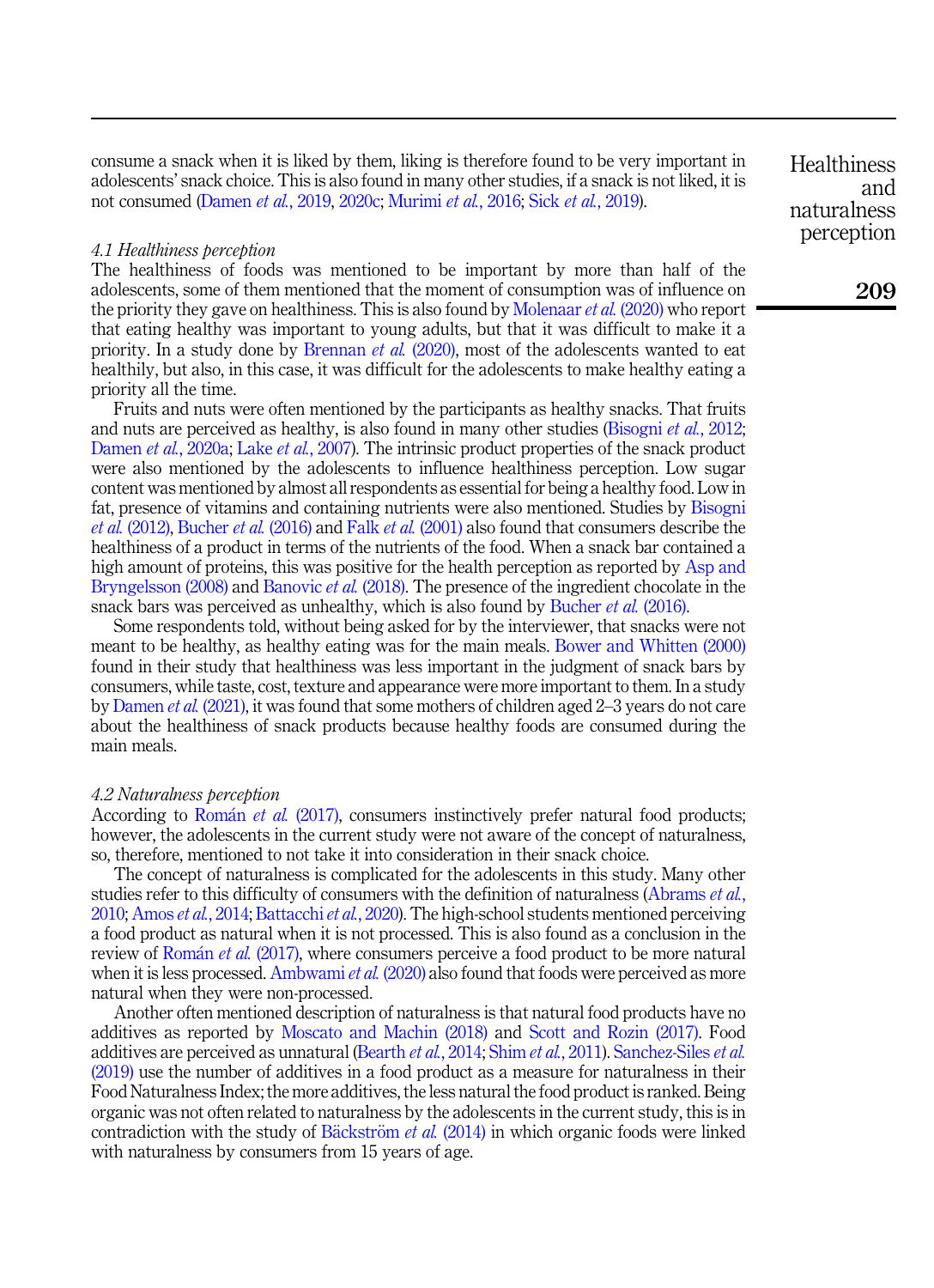**BFI** 124,13

210

In the current study, naturalness is positively associated with the perceived healthiness of a snack, this association between healthiness and naturalness in foods is found in several other studies too (Devia et al.[, 2021](#page-14-6); [Hagen, 2020;](#page-14-7) Rozin et al.[, 2004](#page-16-11), [2012](#page-16-3); [Siegrist and](#page-17-12) Sütterlin, 2017).

#### 4.3 Sustainability perception

Sustainability was another difficult concept for the adolescents in the current research, which was reported too for the adolescents in the study of Ronto *et al.* [\(2016\).](#page-16-12) Sustainability was also mentioned to be of no importance to the adolescents, which is in line with the study of [Olsson](#page-16-13) [and Gericke \(2016\)](#page-16-13) who reported a dip in the general sustainability consciousness of Swedish youth when becoming adolescents. A study by [Godfrey and Feng \(2017\)](#page-14-14) among university students reported that other product attributes, like convenience, taste, health and value for money often outweighed sustainability. Geng et al. [\(2017\)](#page-14-15) reported that Chinese adolescents had limited knowledge about sustainable consumption, which made it less relevant for them. On the contrary, a study by [Vermeir and Verbeke \(2006\)](#page-18-6) shows Belgian adolescents to be highly involved with sustainable food consumption. Also, the study of  $N$ u[n ez-Cacho](#page-16-14) *et al.* [\(2020\)](#page-16-14) shows that the younger the age of the consumer, the more sustainable food purchasing decisions will be made.

When the participants read on the packaging sustainability-related claims, they mentioned they perceived the product as being sustainable because of that claim. They argued that the product must be sustainable, otherwise, the food industry would not communicate this information on its packaging. This reasoning related to the communication on the packaging is comparable to the findings in a study of [Hartmann](#page-14-16) *et al.* (2018) in which consumers believed that the exclusion of certain ingredients, which was mentioned on the package, would have some kind of nutritional benefit, as otherwise, the producer would not have explicitly mentioned it.

The environmental footprint of a food product does not only depend on the product itself, but also on its package [\(Magnier](#page-15-14) et al., 2016). In the current study, the adolescents related the sustainability of food products often only to its packaging material, which is something done by many adult consumers too as described by [Licciardello \(2017\).](#page-15-15) Some studies showed that consumers associate the sustainability of a food product with naturalness ([Tobler](#page-17-13) *et al.*, 2011; [Verhoog](#page-18-7) et al., 2003); however, in our study this relationship was not found.

The adolescents mentioned food products to be sustainable when it is good for the environment. This relationship of environmental effects and sustainability is also reported by Geng et al. [\(2017\)](#page-14-15) and Zhao et al. [\(2014\).](#page-18-8) Some high-school students explicitly mentioned that a product is less sustainable when it comes from abroad as is also found by [Sirieix](#page-17-4) et al. (2011) and [Tanner and W](#page-17-14)ölfing Kast (2003).

#### 4.4 Dimensions in choices

In the current study, we have seen that adolescents were not very aware of the meaning of the naturalness of food, and it was thus of no importance for them. So, the previously discussed dimensions regarding *time* (short versus long term), *impact* (personal versus societal) and effect (credence versus experience) do not play a role in the perception of snack bars for these adolescents. Sustainability of the food product itself did not resonate with them either. They related sustainability more to the packaging material, especially when made of plastic. Also, the fact that products might come from abroad is for them to be more related to sustainability. Therefore, with respect to sustainability and regarding the dimension impact, the societal consequences seem to be most important.

On the contrary, eating healthy was important for most of the adolescents in our study, but this was mainly described in more general terms and related to meals. When choosing a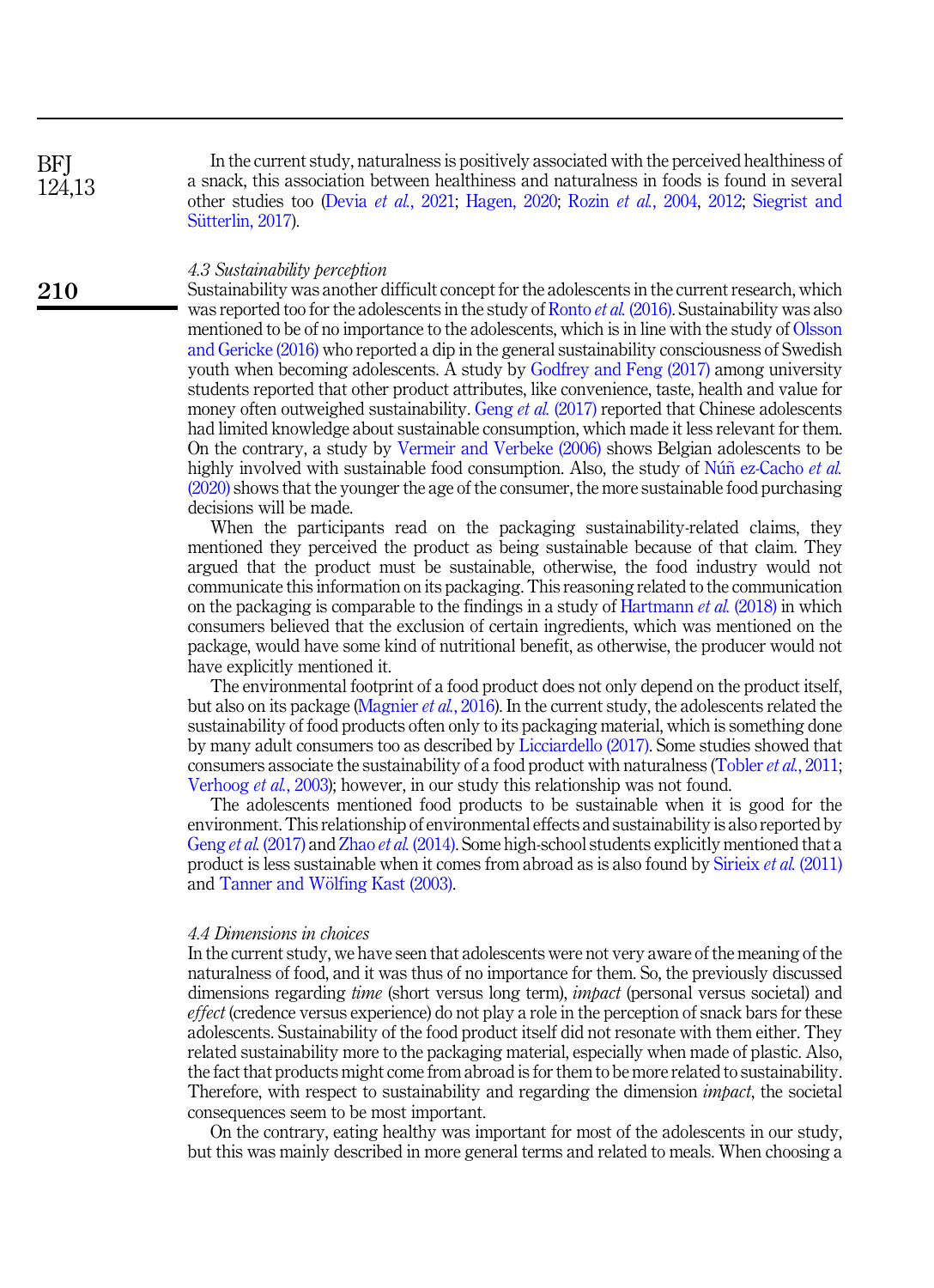specific product like a snack bar to eat in-between meals taste was most important and determined the choices made by the adolescents. Here, for the *time* dimension mainly the healthiness of this type of product is overruled by the more short-term hedonic benefit of taste; the long-term consequence for health is a credence factor, whereas taste is a short-term experience.

Food choice is a very complex phenomenon influenced by several different factors [\(Corallo](#page-13-16) et al.[, 2019](#page-13-16)). For the adolescents in this study, the complexity of choosing food in between meals is reduced to taking something indulgent when it is related to snack bars. In this way, the short-term personally experienced benefits determine the choice.

#### 4.5 Methodological considerations and limitations

Some limitations regarding this study could be mentioned. Interviews were conducted by three different interviewers, which could have led to some differences in the way of interviewing the participants. These three interviewers used a structured interview guide, which was thoroughly discussed before the study started, which should minimize the differences in interviewing [\(Bryman, 2016\)](#page-13-17). Besides, all three interviewers conducted a pilot interview which was discussed among the group to align the way of interviewing between them [\(Malmqvist](#page-15-10) *et al.*, 2019).

Three physical chocolate snack bars were presented to the participants. It appeared that having such stimuli helped the respondents to formulate their answers, which is also studied by [Damen and Steenbekkers \(2022\).](#page-13-18) As snacks are a diverse product group, choosing a specific product helps to focus. When they had an actual product, they used its product characteristics, like the claims, ingredients and packaging to define concepts (naturalness and sustainability) that they experienced as more difficult without the stimuli. Focusing on a specific food group like chocolate snack bars instead of looking at snacks, in general, may give a more nuanced interpretation of the topic, which was also found in [Damen](#page-13-15) *et al.* (2021). It is interesting to focus on this methodological insight in further research.

As the interviews took place during the COVID-19 pandemic, this might have influenced the snacking behavior as well as the perceptions of the participants at that time. Studies showed that the snacking behavior of adolescents and university students changed during the COVID-19 pandemic as the number of snacks consumed per day increased compared to the time before (Gallo *et al.*[, 2020](#page-14-17); [Pietrobelli](#page-16-15) *et al.*, 2020). As snacking behavior might have changed, this could influence the perceptions regarding the snacks too.

Besides, the COVID-19 pandemic influenced the way the interviews were held. The interviews had to be conducted by video call, instead of in-person, due to the COVID-19 restrictions (October 2020), because the traditional in-person interviewing method became unfeasible during physical distancing (Sy  $et al.$ [, 2020\)](#page-17-15). Video calling was chosen because this technology comes closest to in-person interviewing while geographically separated ([Krouwel](#page-15-16) et al.[, 2019\)](#page-15-16). Interviewing via video-call had its disadvantages, as you cannot read body language and facial cues as well during in-person interviews ([Seitz, 2016](#page-17-16)). Interviewing by video call also may reduce the possibility to comfort and reassure the interviewee by the interviewer ([Sedgwick and Spiers, 2009](#page-17-17)). However, interviewing by video call also has its advantages. In the current study, the ease of making appointments with adolescents was positive. A reason for this could be the time-efficiency of interviewing by video call, as both the respondent and the interviewer do not have to make a physical appointment and have no traveling time [\(Deakin and Wakefield, 2014;](#page-14-18) [Krouwel](#page-15-16) et al., 2019; Sy et al.[, 2020\)](#page-17-15). It also appeared that the participants were not very shy and were easy talking during the interviews which could be due to the fact they were comfortable at home with a screen between them and the researcher. All in all, we could conclude, like [Deakin and Wakefield \(2014\)](#page-14-18) did in their study, that interview by video call was a good method for the current study.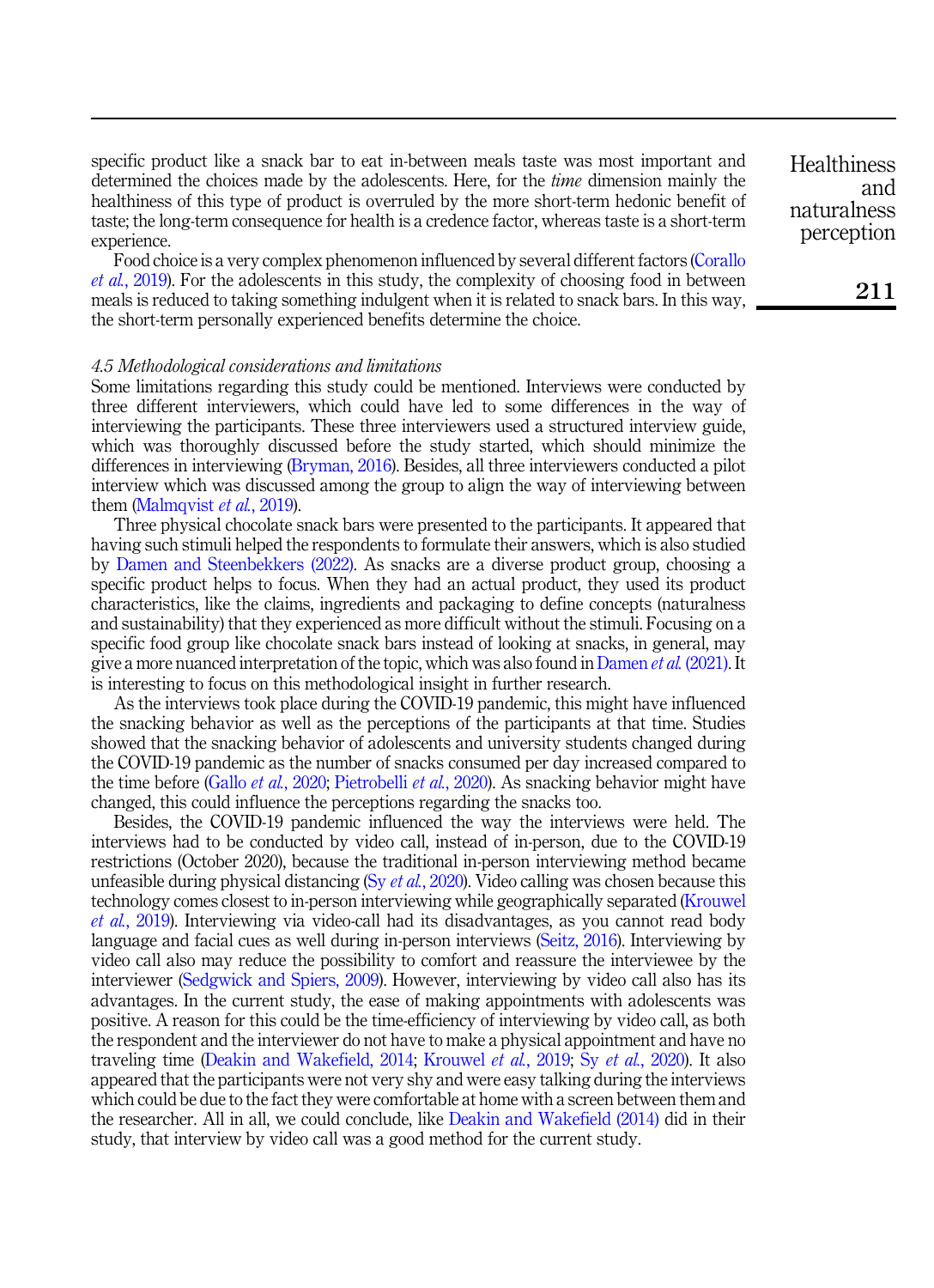#### 5. Conclusion **BFI**

124,13

212

The current study provides insights into the healthiness, sustainability and naturalness perception of chocolate snacks by adolescents. Snack bars were used as stimulus products. Naturalness and sustainability were hard to describe by the adolescents in the current study and were not perceived as important during snack choice. Healthiness was seen as important in general but was not always a priority in adolescents' snack choices. Making use of snack bars during interviewing was helpful for the respondents to better formulate their answers. Understanding the healthiness, naturalness and sustainability perception of snacks by adolescents may help to better understand drivers for adolescents' snack choices. The understanding of these drivers for food choice is helpful for the development of new or the improvement of existing healthy, sustainable and natural snacks targeted at adolescents. Furthermore, the results could be of help in improving interventions to promote healthier and sustainable food choices among adolescents.

Future research regarding the topic could focus on evaluating the healthiness, sustainability and naturalness perceptions of adolescents by using other types of snacks or other food products, to detect if different perceptions or ideas according to these variables occur. In addition, future research could focus on the assessment of whether the dimensions time, impact and effect are product specific and target group dependent.

#### <span id="page-12-6"></span>References

- Abrams, K.M., Meyers, C.A. and Irani, T.A. (2010), "Naturally confused: consumers' perceptions of allnatural and organic pork products", Agriculture and Human Values, Vol. 27 No. 3, pp. 365-374.
- <span id="page-12-1"></span>Adams, E.L. and Savage, J.S. (2017), "From the children's perspective: what are candy, snacks, and meals?", Appetite, Vol. 116, pp. 215-222.
- <span id="page-12-8"></span>Ambwani, S., Sellinger, G., Rose, K.L., Richmond, T.K. and Sonneville, K.R. (2020), "It's healthy because it's natural perceptions of 'clean' eating among U.S. Adolescents and emerging adults", Nutrients, Vol. 12 No. 6, pp. 1-11, doi: [10.3390/nu12061708.](https://doi.org/10.3390/nu12061708)
- <span id="page-12-7"></span>Amos, C., Pentina, I., Hawkins, T.G. and Davis, N. (2014), "'Natural' labeling and consumers' sentimental pastoral notion", Journal of Product and Brand Management, Vol. 25 Nos 4-5, pp. 268-281, doi: [10.1108/JPBM-03-2014-0516](https://doi.org/10.1108/JPBM-03-2014-0516).
- <span id="page-12-4"></span>Asp, N.G. and Bryngelsson, S. (2008), "Health claims in Europe: new legislation and PASSCLAIM for substantiation", The Journal of Nutrition, Vol. 138 No. 6, pp. 1210S-1215S.
- <span id="page-12-5"></span>Banovic, M., Arvola, A., Pennanen, K., Duta, D.E., Brückner-Gühmann, M., Lähteenmäki, L. and Grunert, K.G. (2018), "Foods with increased protein content: a qualitative study on European consumer preferences and perceptions", Appetite, Vol. 125, pp. 233-243, doi: [10.1016/j.appet.](https://doi.org/10.1016/j.appet.2018.01.034) [2018.01.034](https://doi.org/10.1016/j.appet.2018.01.034).
- <span id="page-12-3"></span>Barros da Silva, R., Barbieri-Figueiredo, M.D.C. and Van Riper, M. (2018), "Breastfeeding experiences of mothers of children with down syndrome", Comprehensive Child and Adolescent Nursing, Vol. 42 No. 4, doi: [10.1080/24694193.2018.1496493](https://doi.org/10.1080/24694193.2018.1496493).
- <span id="page-12-10"></span>Bäckström, A., Pirttilä-Backman, A.-M. and Tuorila, H. (2004), "Willingness to try new foods as predicted by social representations and attitude and trait scales", Appetite, Vol. 43 No. 1, pp. 75-83.
- <span id="page-12-0"></span>Bassett, R., Chapman, G.E. and Beagan, B.L. (2008), "Autonomy and control: the co-construction of adolescent food choice", Appetite, Vol. 50 No. 2, pp. 325-332, doi: [10.1016/j.appet.2007.08.009.](https://doi.org/10.1016/j.appet.2007.08.009)
- <span id="page-12-2"></span>Battacchi, D., Verkerk, R., Pellegrini, N., Fogliano, V. and Steenbekkers, B. (2020), "The state of the art of food ingredients' naturalness evaluation: a review of proposed approaches and their relation with consumer trends", Trends in Food Science and Technology, Vol. 106, pp. 434-444.
- <span id="page-12-9"></span>Bearth, A., Cousin, M.E. and Siegrist, M. (2014), "The consumer's perception of artificial food additives: influences on acceptance, risk and benefit perceptions", Food Quality and Preference, Vol. 38, pp. 14-23, doi: [10.1016/j.foodqual.2014.05.008.](https://doi.org/10.1016/j.foodqual.2014.05.008)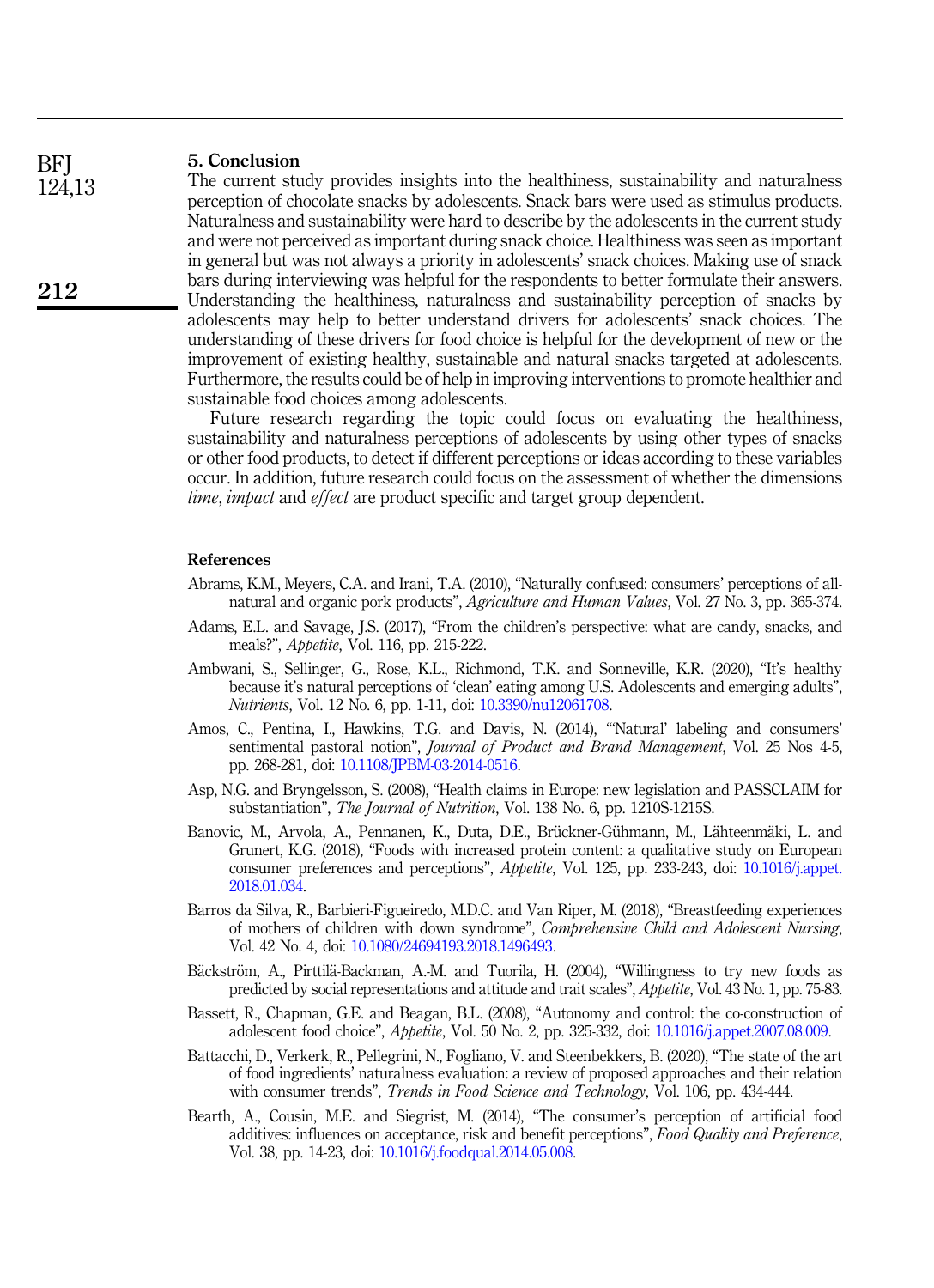- <span id="page-13-7"></span>Berner-Rodoreda, A., Bärnighausen, T., Eyal, N., Sarker, M., Hossain, P., Leshabari, M., Metta, E., Mmbaga, E., Wikler, D. and McMahon, S.A. (2021), "'Thought provoking', 'interactive', and 'minoaga, E., Wikier, D. and Mentanon, S.A. (2021), Thought provoking, interactive, and<br>'more like a peer talk': testing the deliberative interview style in Germany". SSM-Qualitative Research in Health, 100007.
- <span id="page-13-11"></span>Bisogni, C.A., Jastran, M., Seligson, M. and Thompson, A. (2012), "How people interpret healthy eating: contributions of qualitative research", Journal of Nutrition Education and Behavior, Vol. 44 No. 4, pp. 282-301.
- <span id="page-13-2"></span>Bissonnette, M.M. and Contento, I.R. (2001), "Adolescents' perspectives and food choice behaviors in terms of the environmental impacts of food production practices: application of a psychosocial model", Journal of Nutrition Education, Vol. 33 No. 2, pp. 72-82.
- <span id="page-13-14"></span>Bower, J.A. and Whitten, R. (2000), "Sensory characteristics and consumer liking for cereal bar snack foods", Journal of Sensory Studies, Vol. 15 No. 3, pp. 327-345.
- <span id="page-13-1"></span>Brennan, L., Klassen, K., Weng, E., Chin, S., Molenaar, A., Reid, M. and McCaffrey, T.A. (2020), "A social marketing perspective of young adults' concepts of eating for health: is it a question of morality?", International Journal of Behavioral Nutrition and Physical Activity, Vol. 17, pp. 1-14.
- <span id="page-13-17"></span>Bryman, A. (2016), Social Research Methods, Oxford University Press, Oxford.
- <span id="page-13-13"></span>Bucher, T., Collins, C., Diem, S. and Siegrist, M. (2016), "Adolescents' perception of the healthiness of snacks", Food Quality and Preference, Vol. 50, pp. 94-101.
- <span id="page-13-0"></span>Burke, G.L., Bertoni, A.G., Shea, S., Tracy, R., Watson, K.E., Blumenthal, R.S. and Carnethon, M.R. (2008), "The impact of obesity on cardiovascular disease risk factors and subclinical vascular disease: the Multi-Ethnic Study of Atherosclerosis", Archives of Internal Medicine, Vol. 168 No. 9, pp. 928-935.
- <span id="page-13-6"></span>Chambers, E., Tran, T. and Chambers IV, E. (2019), "Natural: a \$75 billion word with no definition why not?", Journal of Sensory Studies, Vol. 34 No. 4, e12501.
- <span id="page-13-8"></span>Charmaz, K. (2014), Constructing Grounded Theory, Sage, Los Angeles.
- <span id="page-13-16"></span>Corallo, A., Latino, M.E., Menegoli, M. and Spennato, A. (2019), "A survey to discover current food choice behaviors", Sustainability, Vol. 11 No. 18, p. 5041, doi: [10.3390/su11185041.](https://doi.org/10.3390/su11185041)
- <span id="page-13-3"></span>Craigie, A.M., Lake, A.A., Kelly, S.A., Adamson, A.J. and Mathers, J.C. (2011), "Tracking of obesityrelated behaviours from childhood to adulthood: a systematic review", Maturitas, Vol. 70 No. 3, pp. 266-284, doi: [10.1016/j.maturitas.2011.08.005](https://doi.org/10.1016/j.maturitas.2011.08.005).
- <span id="page-13-4"></span>Cunha, L.M., Cabral, D., Moura, A.P. and de Almeida, M.D.V. (2018), "Application of the Food Choice Questionnaire across cultures: systematic review of cross-cultural and single country studies", Food Quality and Preference, Vol. 64, pp. 21-36.
- <span id="page-13-18"></span>Damen, F.W.M. and Steenbekkers, B.L.P.A. (2022), "Added value of physical food products as a stimulus during interviewing", Appetite, Vol. 169, 105819, doi: [10.1016/j.appet.2021.105819.](https://doi.org/10.1016/j.appet.2021.105819)
- <span id="page-13-5"></span>Damen, F.W.M., Luning, P.A., Fogliano, V. and Steenbekkers, B.L.P.A. (2019), "What influences mothers' snack choices for their children aged 2-7?", Food Quality and Preference, Vol. 74, pp. 10-20, doi: [10.1016/j.foodqual.2018.12.012](https://doi.org/10.1016/j.foodqual.2018.12.012).
- <span id="page-13-12"></span>Damen, F.W.M., Luning, P.A., Hofstede, G.J., Fogliano, V. and Steenbekkers, B.L.P.A. (2020a), "Value conflicts in mothers' snack choice for their 2-7 years old children", Maternal and Child Nutrition, e12860.
- <span id="page-13-9"></span>Damen, F.W.M., Steenbekkers, B.L.P.A., Fogliano, V. and Luning, P.A. (2020b), "Youngest versus oldest child: why does mothers' snack choice differ?", Appetite, Vol. 144, doi: [10.1016/j.appet.2019.104455](https://doi.org/10.1016/j.appet.2019.104455).
- <span id="page-13-10"></span>Damen, F.W.M., Luning, P.A., Pellegrini, N., Vitaglione, P., Hofstede, G.J., Fogliano, V. and Steenbekkers, B.L. (2020c), "Mothers' considerations in snack choice for their children: differences between the North and the South of Italy", Food Quality and Preference, Vol. 85, 103965.
- <span id="page-13-15"></span>Damen, F.W.M., Luning, P.A., Fogliano, V. and Steenbekkers, B.L.P.A. (2021), "Mothers choose a snack for their 2-3-year-old children based on different health perceptions", Food Quality and Preference, Vol. 94, 104328.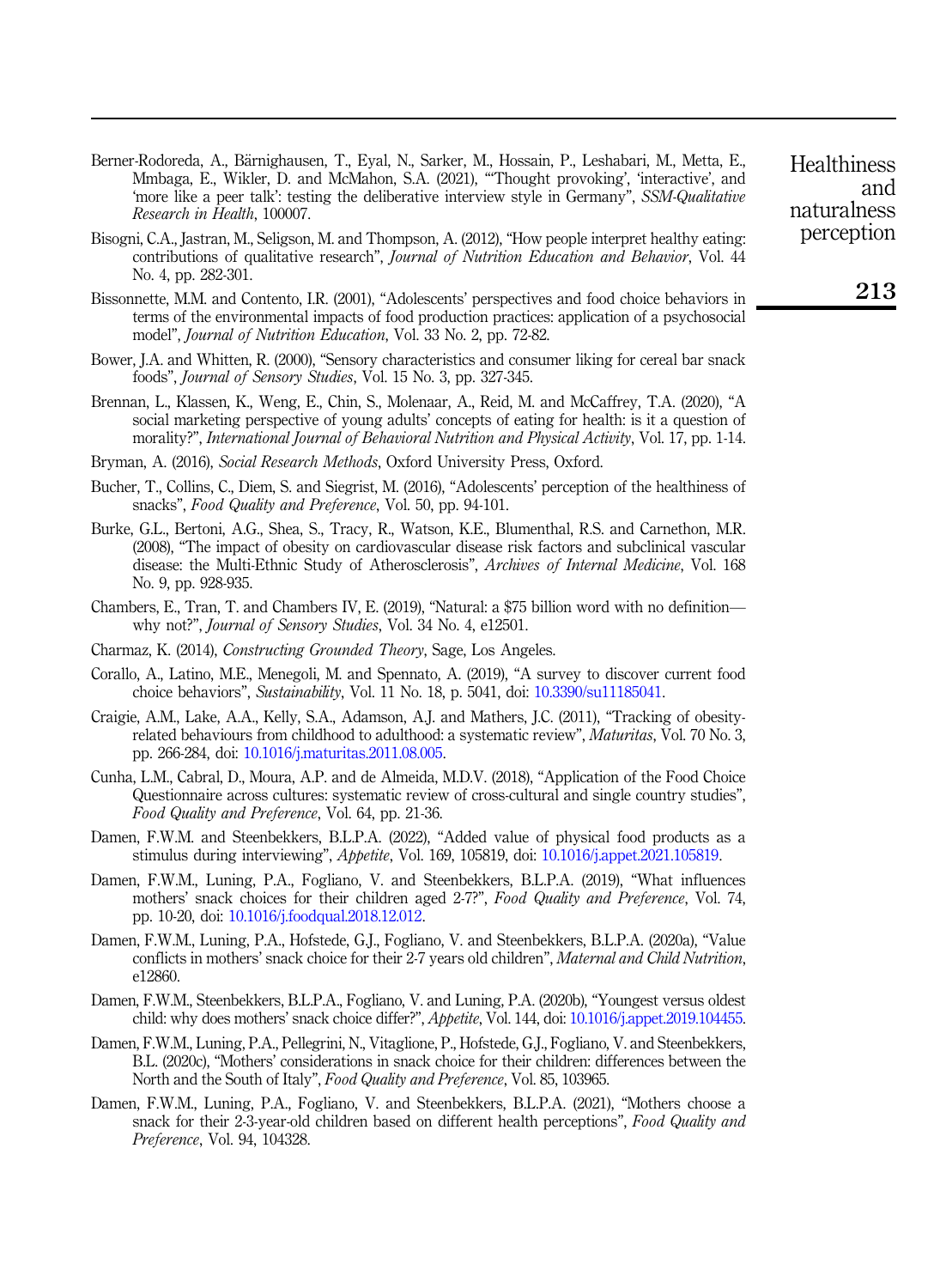| BFJ    | Daniels, S.R. (2009), "Complications of obesity in children and adolescents", <i>International Journal of</i> |
|--------|---------------------------------------------------------------------------------------------------------------|
| 124,13 | <i>Obesity</i> , Vol. 33, pp. 60-65.                                                                          |
|        | Deakin, H. and Wakefield, K. (2014), "Skype interviewing: reflections of two PhD researchers",                |

<span id="page-14-0"></span>Qualitative Research, Vol. 14 No. 5, pp. 603-616.

214

- <span id="page-14-18"></span><span id="page-14-6"></span>Devia, G., Forli, S., Vidal, L., Curutchet, M.R. and Ares, G. (2021), "References to home-made and natural foods on the labels of ultra-processed products increase healthfulness perception and purchase intention: insights for policy making", Food Quality and Preference, Vol. 88, doi: [10.](https://doi.org/10.1016/j.foodqual.2020.104110) [1016/j.foodqual.2020.104110](https://doi.org/10.1016/j.foodqual.2020.104110).
- <span id="page-14-8"></span>Ditlevsen, K., Sandøe, P. and Lassen, J. (2019), "Healthy food is nutritious, but organic food is healthy because it is pure: the negotiation of healthy food choices by Danish consumers of organic food", Food Quality and Preference, Vol. 71, pp. 46-53, doi: [10.1016/j.foodqual.2018.06.001.](https://doi.org/10.1016/j.foodqual.2018.06.001)
- <span id="page-14-11"></span>Duffey, K.J., Pereira, R.A. and Popkin, B.M. (2013), "Prevalence and energy intake from snacking in Brazil: analysis of the first nationwide individual survey", European Journal of Clinical Nutrition, Vol. 67 No. 8, pp. 868-874.
- <span id="page-14-4"></span>Dunford, E. and Popkin, B. (2018), "37 year snacking trends for US children 1977-2014", Pediatric Obesity, Vol. 13 No. 4, pp. 247-255.
- <span id="page-14-1"></span>Eckel, R.H., Kahn, S.E., Ferrannini, E., Goldfine, A.B., Nathan, D.M., Schwartz, M.W. and Smith, S.R. (2011), "Obesity and type 2 diabetes: what can be unified and what needs to be individualized?", The Journal of Clinical Endocrinology and Metabolism, Vol. 96 No. 6, pp. 1654-1663.
- <span id="page-14-13"></span>Falk, L.W., Sobal, J., Bisogni, C.A., Connors, M. and Devine, C.M. (2001), "Managing healthy eating: definitions, classifications, and strategies", Health Education and Behavior, Vol. 28 No. 4, pp. 425-439.
- <span id="page-14-2"></span>Flodmark, C.-E. (2018), "Prevention models of childhood obesity in Sweden", Obesity Facts, Vol. 11 No. 3, pp. 257-262.
- <span id="page-14-17"></span>Gallo, L.A., Gallo, T.F., Young, S.L., Moritz, K.M. and Akison, L.K. (2020), "The impact of isolation measures due to COVID-19 on energy intake and physical activity levels in Australian university students", Nutrients, Vol. 12 No. 6, p. 1865.
- <span id="page-14-15"></span>Geng, D., Liu, J. and Zhu, Q. (2017), "Motivating sustainable consumption among Chinese adolescents: an empirical examination", *Journal of Cleaner Production*, Vol. 141, pp. 315-322, doi: [10.1016/j.](https://doi.org/10.1016/j.jclepro.2016.09.113) [jclepro.2016.09.113.](https://doi.org/10.1016/j.jclepro.2016.09.113)
- <span id="page-14-5"></span>Geurts, M., van Bakel, A., van Rossum, C., de Boer, E. and Ocke, M. (2017), Food Consumption in the Netherlands and its Determinants: Background Report to'What Is on Our Plate? Safe, Healthy and Sustainable Diets in the Netherlands.
- <span id="page-14-14"></span>Godfrey, D.M. and Feng, P. (2017), "Communicating sustainability: student perceptions of a behavior change campaign", International Journal of Sustainability in Higher Education.
- <span id="page-14-10"></span>Gram, M., Hohnen, P. and Pedersen, H.D. (2017), "'You can't use this, and you mustn't do that': a qualitative study of non-consumption practices among Danish pregnant women and new mothers", Journal of Consumer Culture, Vol. 17, pp. 433-451.
- <span id="page-14-3"></span>Green, E.M., Spivak, C. and Dollahite, J.S. (2021), "Early adolescent food routines: a photo-elicitation study", Appetite, Vol. 158, 105012, doi: [10.1016/j.appet.2020.105012.](https://doi.org/10.1016/j.appet.2020.105012)
- <span id="page-14-9"></span>Grunert, K.G. (2006), "How changes in consumer behaviour and retailing affect competence requirements for food producers and processors", Economía Agraria Y Recursos Naturales-Agricultural and Resource Economics, Vol. 6, pp. 3-22.
- <span id="page-14-7"></span>Hagen, L. (2020), "Pretty healthy food: how and when aesthetics enhance perceived healthiness", Journal of Marketing, 0022242920944384.
- <span id="page-14-12"></span>Hartmann, C., Siegrist, M. and Van Der Horst, K. (2013), "Snack frequency: associations with healthy and unhealthy food choices", Public Health Nutrition, Vol. 16 No. 8, pp. 1487-1496, doi: [10.1017/](https://doi.org/10.1017/s1368980012003771) [s1368980012003771](https://doi.org/10.1017/s1368980012003771).
- <span id="page-14-16"></span>Hartmann, C., Hieke, S., Taper, C. and Siegrist, M. (2018), "European consumer healthiness evaluation of 'Free-from'labelled food products", Food Quality and Preference, Vol. 68, pp. 377-388.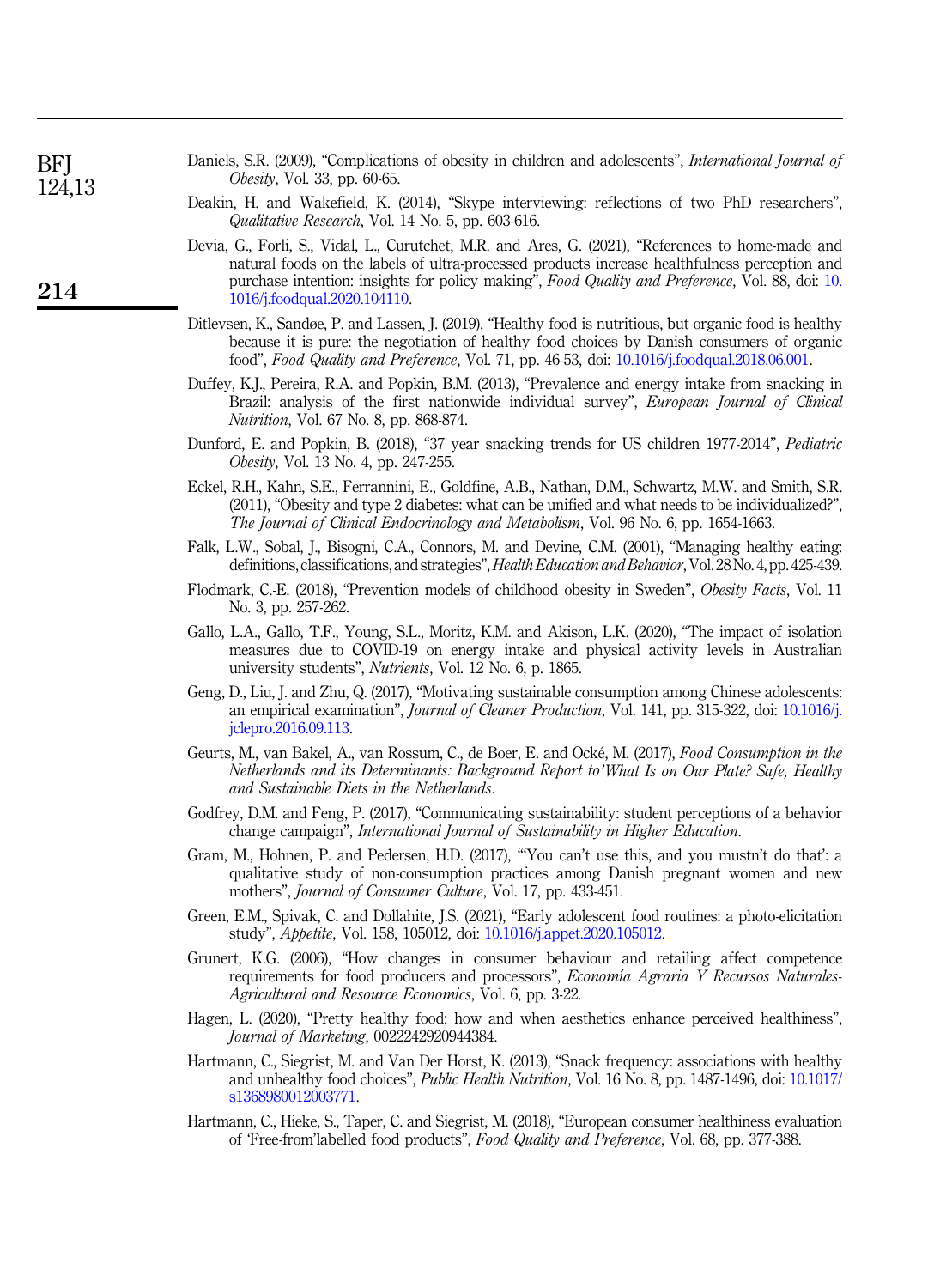- <span id="page-15-5"></span>Hemmerling, S., Canavari, M. and Spiller, A. (2016), "Preference for naturalness of European organic consumers: first evidence of an attitude-liking gap", *British Food Journal*, Vol. 118 No. 9, pp. 2287-2307, doi: [10.1108/BFJ-11-2015-0457](https://doi.org/10.1108/BFJ-11-2015-0457).
- <span id="page-15-2"></span>Hermans, R.C.J., de Bruin, H., Larsen, J.K., Mensink, F. and Hoek, A.C. (2017), "Adolescents' responses to a school-based prevention program promoting healthy eating at school", Frontiers in Public Health, Vol. 5 Nov, doi: [10.3389/fpubh.2017.00309](https://doi.org/10.3389/fpubh.2017.00309).
- <span id="page-15-7"></span>Jacquier, E.F., Gatrell, A. and Bingley, A. (2017), "We don't snack: attitudes and perceptions about eating in-between meals amongst caregivers of young children", Appetite, Vol. 108, pp. 483-490.
- <span id="page-15-9"></span>Johnson, G.H. and Anderson, G.H. (2010), "Snacking definitions: impact on interpretation of the literature and dietary recommendations", Critical Reviews in Food Science and Nutrition, Vol. 50 No. 9, pp. 848-871, doi: [10.1080/10408390903572479.](https://doi.org/10.1080/10408390903572479)
- <span id="page-15-16"></span>Krouwel, M., Jolly, K. and Greenfield, S. (2019), "Comparing Skype (video calling) and in-person qualitative interview modes in a study of people with irritable bowel syndrome–an exploratory comparative analysis", BMC Medical Research Methodology, Vol. 19 No. 1, pp. 1-9.
- <span id="page-15-12"></span>Lake, A.A., Hyland, R.M., Rugg-Gunn, A.J., Wood, C.E., Mathers, J.C. and Adamson, A.J. (2007), "Healthy eating: perceptions and practice (the ASH30 study)", Appetite, Vol. 48 No. 2, pp. 176-182, doi: [10.1016/j.appet.2006.08.065](https://doi.org/10.1016/j.appet.2006.08.065).
- <span id="page-15-3"></span>Larson, N. and Story, M. (2013), "A review of snacking patterns among children and adolescents: what are the implications of snacking for weight status?", Childhood Obesity, Vol. 9 No. 2, pp. 104-115, doi: [10.1089/chi.2012.0108](https://doi.org/10.1089/chi.2012.0108).
- <span id="page-15-6"></span>Larson, N., Laska, M.N. and Neumark-Sztainer, D. (2019), "Do young adults value sustainable diet practices? Continuity in values from adolescence to adulthood and linkages to dietary behaviour", Public Health Nutrition, Vol. 22 No. 14, pp. 2598-2608, doi: [10.1017/](https://doi.org/10.1017/S136898001900096X) [S136898001900096X.](https://doi.org/10.1017/S136898001900096X)
- <span id="page-15-15"></span>Licciardello, F. (2017), "Packaging, blessing in disguise. Review on its diverse contribution to food sustainability", Trends in Food Science and Technology, Vol. 65, pp. 32-39, doi: [10.1016/j.tifs.](https://doi.org/10.1016/j.tifs.2017.05.003) [2017.05.003](https://doi.org/10.1016/j.tifs.2017.05.003).
- <span id="page-15-0"></span>Lobstein, T. and Jackson-Leach, R. (2006), "Estimated burden of paediatric obesity and co-morbidities in Europe. Part 2. Numbers of children with indicators of obesity-related disease", International Journal of Pediatric Obesity, Vol. 1 No. 1, pp. 33-41.
- <span id="page-15-14"></span>Magnier, L., Schoormans, J. and Mugge, R. (2016), "Judging a product by its cover: packaging sustainability and perceptions of quality in food products", Food Quality and Preference, Vol. 53, pp. 132-142, doi: [10.1016/j.foodqual.2016.06.006.](https://doi.org/10.1016/j.foodqual.2016.06.006)
- <span id="page-15-10"></span>Malmqvist, J., Hellberg, K., Möllås, G., Rose, R. and Shevlin, M. (2019), "Conducting the pilot study: a neglected part of the research process? Methodological findings supporting the importance of piloting in qualitative research studies", International Journal of Qualitative Methods, Vol. 18, 1609406919878341.
- <span id="page-15-1"></span>McKeown, A. and Nelson, R. (2018), "Independent decision making of adolescents regarding food choice", *International Journal of Consumer Studies*, Vol. 42 No. 5, pp. 469-477, doi: [10.1111/](https://doi.org/10.1111/ijcs.12446) [ijcs.12446.](https://doi.org/10.1111/ijcs.12446)
- <span id="page-15-4"></span>Molenaar, A., Choi, T.S., Brennan, L., Reid, M., Lim, M.S., Truby, H. and McCaffrey, T.A. (2020), "Language of health of young Australian adults: a qualitative exploration of perceptions of health, wellbeing and health promotion via online conversations", Nutrients, Vol. 12 No. 4, p. 887.
- <span id="page-15-8"></span>Moore, A.M., Vadiveloo, M., McCurdy, K., Bouchard, K. and Tovar, A. (2021), "A recurrent crosssectional qualitative study exploring how low-income mothers define snacks and reasons for offering snacks during infancy", Appetite, Vol. 162, 105169.
- <span id="page-15-13"></span>Moscato, E.M. and Machin, J.E. (2018), "Mother natural: motivations and associations for consuming natural foods", Appetite, Vol. 121, pp. 18-28, doi: [10.1016/j.appet.2017.10.031](https://doi.org/10.1016/j.appet.2017.10.031).
- <span id="page-15-11"></span>Murimi, M., Chrisman, M., McCollum, H. and Mcdonald, O. (2016), "A qualitative study on factors that influence students' food choices", J Nutri Health, Vol. 2 No. 1, p. 6.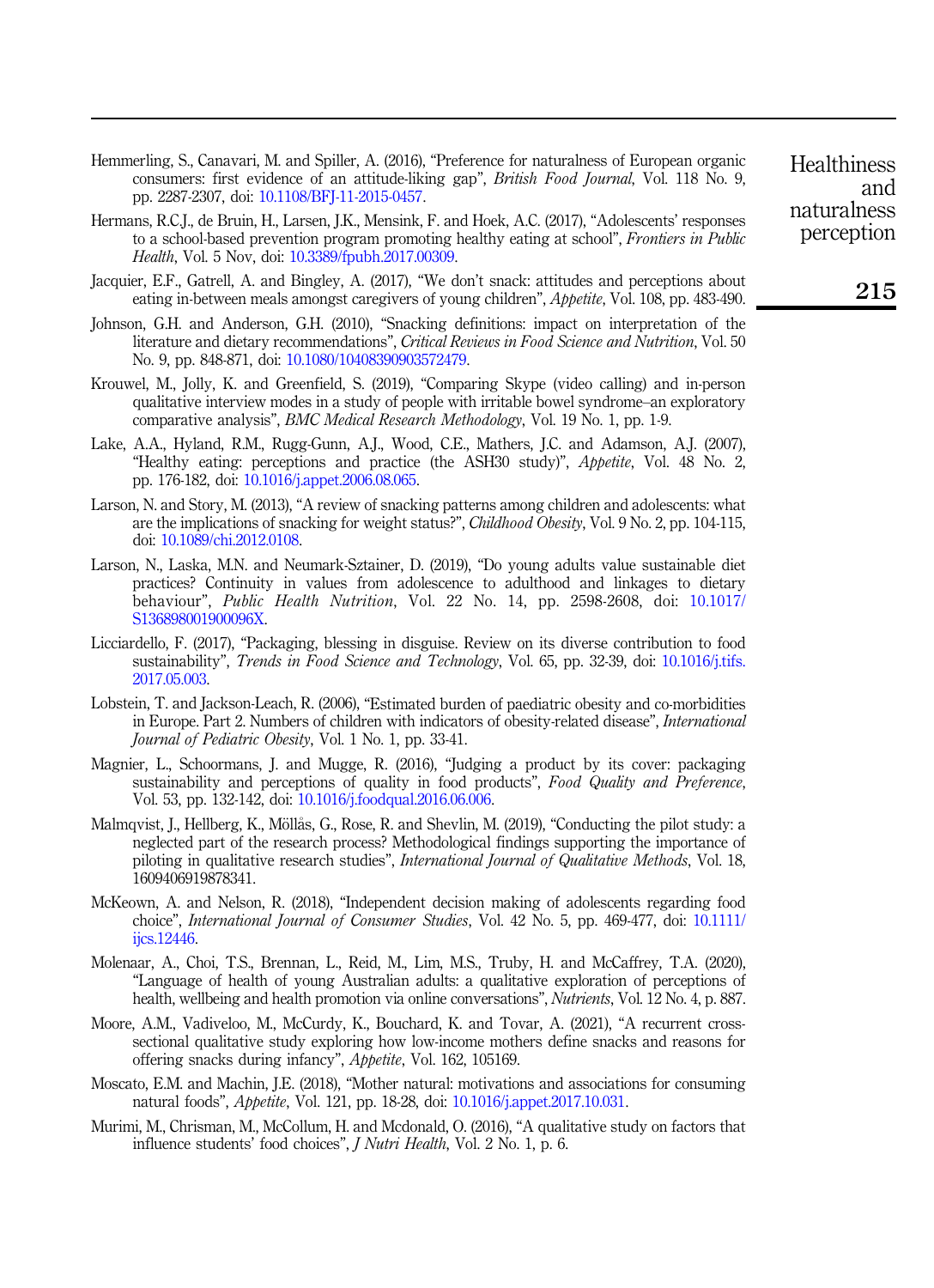<span id="page-16-15"></span><span id="page-16-14"></span><span id="page-16-13"></span><span id="page-16-9"></span><span id="page-16-8"></span><span id="page-16-7"></span><span id="page-16-0"></span>

| <b>BFI</b><br>124,13 | Núñez-Cacho, P., Leyva-Díaz, J.C., Sánchez-Molina, J. and van der Gun, R. (2020), "Plastics and<br>sustainable purchase decisions in a circular economy: the case of Dutch food industry", PLoS<br><i>One</i> , Vol. 15 No. 9, September, doi: 10.1371/journal.pone.0239949.                                                                                                             |
|----------------------|------------------------------------------------------------------------------------------------------------------------------------------------------------------------------------------------------------------------------------------------------------------------------------------------------------------------------------------------------------------------------------------|
|                      | Olsson, D. and Gericke, N. (2016), "The adolescent dip in students' sustainability consciousness—<br>implications for education for sustainable development", The Journal of Environmental<br><i>Education</i> , Vol. 47 No. 1, pp. 35-51.                                                                                                                                               |
| 216                  | Peano, C., Merlino, V.M., Sottile, F., Borra, D. and Massaglia, S. (2019), "Sustainability for food<br>consumers: which perception?", Sustainability, Vol. 11 No. 21, p. 5955, doi: 10.3390/su11215955.                                                                                                                                                                                  |
|                      | Pelletier, J.E., Laska, M.N., Neumark-Sztainer, D. and Story, M. (2013), "Positive attitudes toward<br>organic, local, and sustainable foods are associated with higher dietary quality among young<br>adults", Journal of the Academy of Nutrition and Dietetics, Vol. 113 No. 1, pp. 127-132, doi: 10.<br>1016/j.jand.2012.08.021.                                                     |
|                      | Perkovic, S., Otterbring, T., Schärli, C. and Pachur, T. (2021), "The perception of food products in<br>adolescents, lay adults, and experts: a psychometric approach", <i>Journal of Experimental</i><br><i>Psychology: Applied. doi: 10.31234/osf.io/uya7m.</i>                                                                                                                        |
|                      | Piernas, C. and Popkin, B.M. (2010), "Trends in snacking among US children", <i>Health Affairs</i> , Vol. 29<br>No. 3, pp. 398-404.                                                                                                                                                                                                                                                      |
|                      | Pietrobelli, A., Pecoraro, L., Ferruzzi, A., Heo, M., Faith, M., Zoller, T., Antoniazzi, F., Piacentini, G.,<br>Fearnbach, S.N. and Heymsfield, S.B. (2020), "Effects of COVID-19 lockdown on lifestyle<br>behaviors in children with obesity living in Verona, Italy: a longitudinal study", <i>Obesity</i> , Vol. 28<br>No. 8, pp. 1382-1385.                                          |
|                      | Pinto, V.R.A., Campos, R.F.d.A., Rocha, F., Emmendoerfer, M.L., Teixeira Ribeiro Vidigal, M.C., Soares<br>dat Rocha, S.J.S., Maria Della Lucia, S., Fernandes Melo Cabral, L., Fernandes de Carvalho, A.<br>and Tuler Perrone, I. (2021), "Perceived healthiness of foods: a systematic revieuw of qualitative<br>studies", Future Foods No. 4, 100056, doi: 10.1016/j.fufo.2021.100056. |
|                      | Pries, A.M., Filteau, S. and Ferguson, E.L. (2019), "Snack food and beverage consumption and young<br>child nutrition in low- and middle-income countries: a systematic review", Maternal and Child<br><i>Nutrition</i> , Vol. 15 No. S4, doi: 10.1111/mcn.12729.                                                                                                                        |
|                      | Román, S., Sánchez-Siles, L.M. and Siegrist, M. (2017), "The importance of food naturalness for<br>consumers: results of a systematic review", Trends in Food Science and Technology, Vol. 67,<br>pp. 44-57, doi: 10.1016/j.tifs.2017.06.010.                                                                                                                                            |
|                      | Ronto, R., Ball, L., Pendergast, D. and Harris, N. (2016), "Adolescents' perspectives on food literacy and<br>its impact on their dietary behaviours", <i>Appetite</i> , Vol. 107, pp. 549-557, doi: 10.1016/ <i>j.appet.2016</i> .<br>09.006.                                                                                                                                           |
|                      | Rose, D., Heller, M.C. and Roberto, C.A. (2019), "Position of the society for nutrition education and<br>behavior: the importance of including environmental sustainability in dietary guidance",<br>Journal of Nutrition Education and Behavior, Vol. 51 No. 1, pp. 3-15, e11, doi: 10.1016/j.jneb.2018.<br>07.006                                                                      |
|                      | Rozin, P., Spranca, M., Krieger, Z., Neuhaus, R., Surillo, D., Swerdlin, A. and Wood, K. (2004),                                                                                                                                                                                                                                                                                         |

- <span id="page-16-12"></span><span id="page-16-11"></span><span id="page-16-10"></span><span id="page-16-6"></span><span id="page-16-5"></span><span id="page-16-4"></span>"Preference for natural: instrumental and ideational/moral motivations, and the contrast between foods and medicines", Appetite, Vol. 43 No. 2, pp. 147-154, doi: [10.1016/j.appet.2004.](https://doi.org/10.1016/j.appet.2004.03.005) [03.005.](https://doi.org/10.1016/j.appet.2004.03.005)
- <span id="page-16-3"></span>Rozin, P., Fischler, C. and Shields-Argeles, C. (2012), "European and American perspectives on the meaning of natural", Appetite, Vol. 59 No. 2, pp. 448-455, doi: [10.1016/j.appet.2012.06.001.](https://doi.org/10.1016/j.appet.2012.06.001)
- <span id="page-16-2"></span>Rusmevichientong, P., Jaynes, J. and Chandler, L. (2021), "Understanding influencing attributes of adolescent snack choices: evidence from a discrete choice experiment", Food Quality and Preference, Vol. 92, 104171.
- <span id="page-16-1"></span>Ryan, D., Holmes, M. and Ensaff, H. (2020), "I control what I eat and I'm sensible with what I eat, apart from school–A qualitative study of adolescents' food choices and the school environment", Current Developments in Nutrition, Vol. 4 Supplement\_2, p. 1345.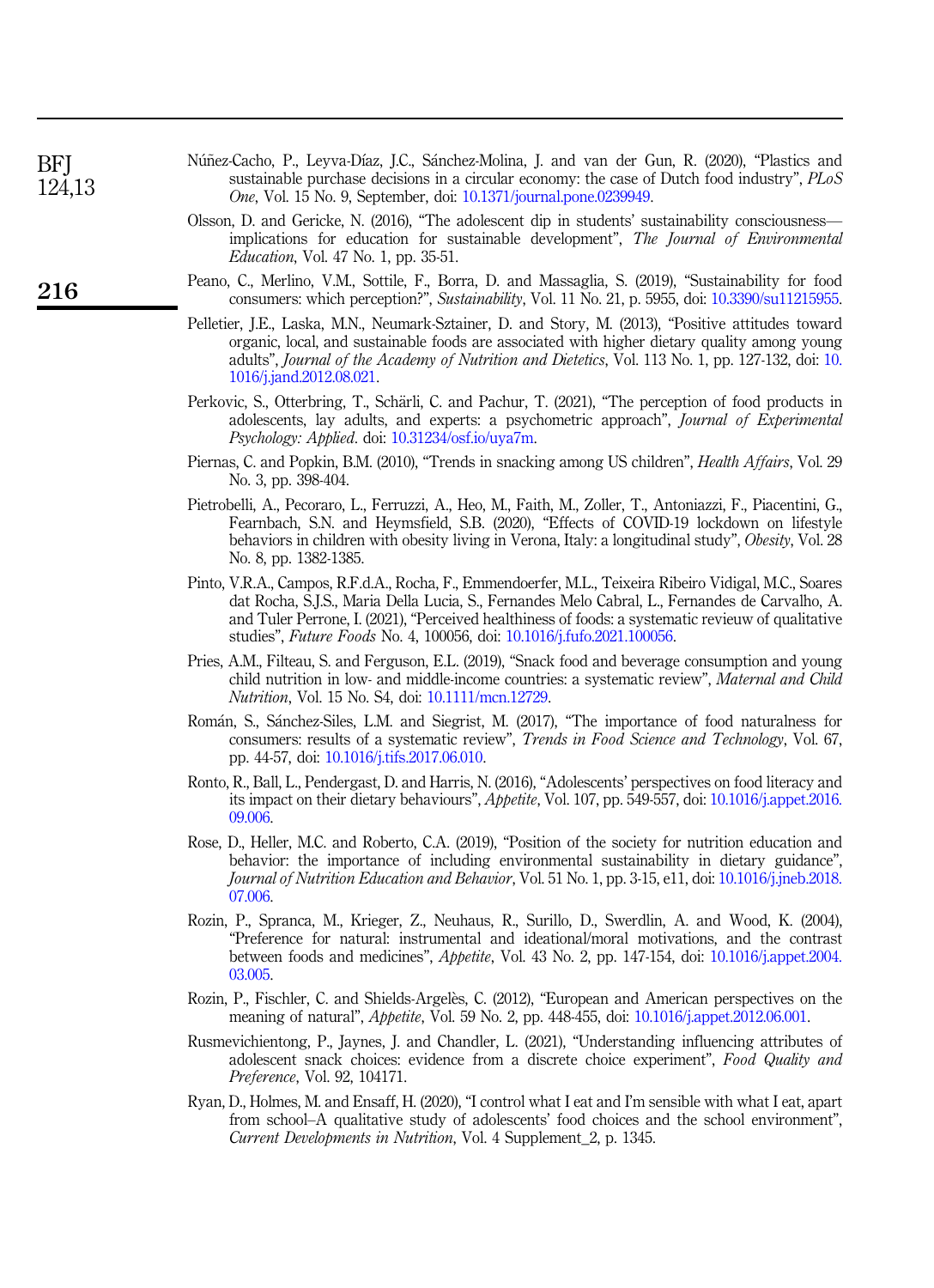- <span id="page-17-6"></span>Saint Pol, T.D. and Hebel, P. (2021), "Practices and representations of snacking in a highly standardized food culture: the scenario in France", Food Quality and Preference, Vol. 93, 104245.
- <span id="page-17-11"></span>Sanchez-Siles, L.M., Michel, F., Roman, S., Bernal, M.J., Philipsen, B., Haro, J.F. and Siegrist, M. (2019), "The Food Naturalness Index (FNI): an integrative tool to measure the degree of food naturalness", Trends in Food Science and Technology, Vol. 91, pp. 681-690, doi: [10.1016/j.tifs.](https://doi.org/10.1016/j.tifs.2019.07.015) [2019.07.015](https://doi.org/10.1016/j.tifs.2019.07.015).
- <span id="page-17-9"></span>Scott, S.E. and Rozin, P. (2017), "Are additives unnatural? Generality and mechanisms of additivity dominance", Judgment and Decision Making, Vol. 12 No. 6, p. 572.
- <span id="page-17-17"></span>Sedgwick, M. and Spiers, J. (2009), "The use of videoconferencing as a medium for the qualitative interview", *International Journal of Qualitative Methods*, Vol. 8 No. 1, pp. 1-11.
- <span id="page-17-16"></span>Seitz, S. (2016), "Pixilated partnerships, overcoming obstacles in qualitative interviews via Skype: a research note", Qualitative Research, Vol. 16 No. 2, pp. 229-235.
- <span id="page-17-10"></span>Shim, S.M., Seo, S.H., Lee, Y., Moon, G.I., Kim, M.S. and Park, J.H. (2011), "Consumers' knowledge and safety perceptions of food additives: evaluation on the effectiveness of transmitting information on preservatives", Food Control, Vol. 22 No. 7, pp. 1054-1060, doi: [10.1016/j.foodcont.2011.](https://doi.org/10.1016/j.foodcont.2011.01.001) [01.001.](https://doi.org/10.1016/j.foodcont.2011.01.001)
- <span id="page-17-8"></span>Sick, J., Højer, R. and Olsen, A. (2019), "Children's self-reported reasons for accepting and rejecting foods", Nutrients, Vol. 11 No. 10, doi: [10.3390/nu11102455](https://doi.org/10.3390/nu11102455).
- <span id="page-17-12"></span>Siegrist, M. and Sütterlin, B. (2017), "Importance of perceived naturalness for acceptance of food additives and cultured meat", Appetite, Vol. 113, pp. 320-326.
- <span id="page-17-4"></span>Sirieix, L., Kledal, P.R. and Sulitang, T. (2011), "Organic food consumers' trade-offs between local or imported, conventional or organic products: a qualitative study in Shanghai", International Journal of Consumer Studies, Vol. 35 No. 6, pp. 670-678.
- <span id="page-17-3"></span>Stevenson, C., Doherty, G., Barnett, J., Muldoon, O.T. and Trew, K. (2007),"Adolescents' views of food and eating: identifying barriers to healthy eating", *Journal of Adolescence*, Vol. 30 No. 3, pp. 417-434.
- <span id="page-17-1"></span>Stok, F.M., De Ridder, D.T.D., Adriaanse, M.A. and De Wit, J.B.F. (2010), "Looking cool or attaining self-rule. Different motives for autonomy and their effects on unhealthy snack purchase", Appetite, Vol. 54 No. 3, pp. 607-610, flen purchases by Swiss consumers. Psychology  $\&$ Marketing, 20(10), 883-902, doi: [10.1016/j.appet.2010.02.017](https://doi.org/10.1016/j.appet.2010.02.017).
- <span id="page-17-5"></span>Sulistyawati, I., Sijtsema, S., Dekker, M., Verkerk, R. and Steenbekkers, B. (2019), "Exploring consumers'health perception across cultures in the early stages of new product development, dried mango as a case study", *British Food Journal*, Vol. 121 No. 9, pp. 2116-2131, doi: [10.1108/](https://doi.org/10.1108/BFJ-02-2019-0091) [BFJ-02-2019-0091.](https://doi.org/10.1108/BFJ-02-2019-0091)
- <span id="page-17-15"></span>Sy, M., O'Leary, N., Nagraj, S., El-Awaisi, A., O'Carroll, V. and Xyrichis, A. (2020), "Doing interprofessional research in the COVID-19 era: a discussion paper", Journal of Interprofessional Care, Vol. 34 No. 5, pp. 600-606.
- <span id="page-17-7"></span>Tang, T., Wang, W., Croden, F., Vazirian, M. and Hetherington, M.M. (2020), "Wrap healthy snacks with cool packaging-A qualitative study of mothers' portion size strategies for their children", Appetite, Vol. 147, 104537.
- <span id="page-17-14"></span>Tanner, C. and Wölfing Kast, S. (2003), "Promoting sustainable consumption: determinants of green purchases by Swiss consumers", Psychology and Marketing, Vol. 20 No. 10, pp. 883-902.
- <span id="page-17-2"></span>Thana, Y.A., Takruri, H.R. and Tayyem, R.F. (2019), "Dietary practices and nutrient intake among adolescents: a general review", Obesity Medicine, Vol. 16, 100145.
- <span id="page-17-13"></span>Tobler, C., Visschers, V.H. and Siegrist, M. (2011), "Eating green. Consumers' willingness to adopt ecological food consumption behaviors", Appetite, Vol. 57 No. 3, pp. 674-682.
- <span id="page-17-0"></span>Tyson, N. and Frank, M. (2018), "Childhood and adolescent obesity definitions as related to BMI, evaluation and management options", Best Practice and Research Clinical Obstetrics and Gynaecology, Vol. 48, pp. 158-164, doi: [10.1016/j.bpobgyn.2017.06.003.](https://doi.org/10.1016/j.bpobgyn.2017.06.003)

**Healthiness** and naturalness perception

217